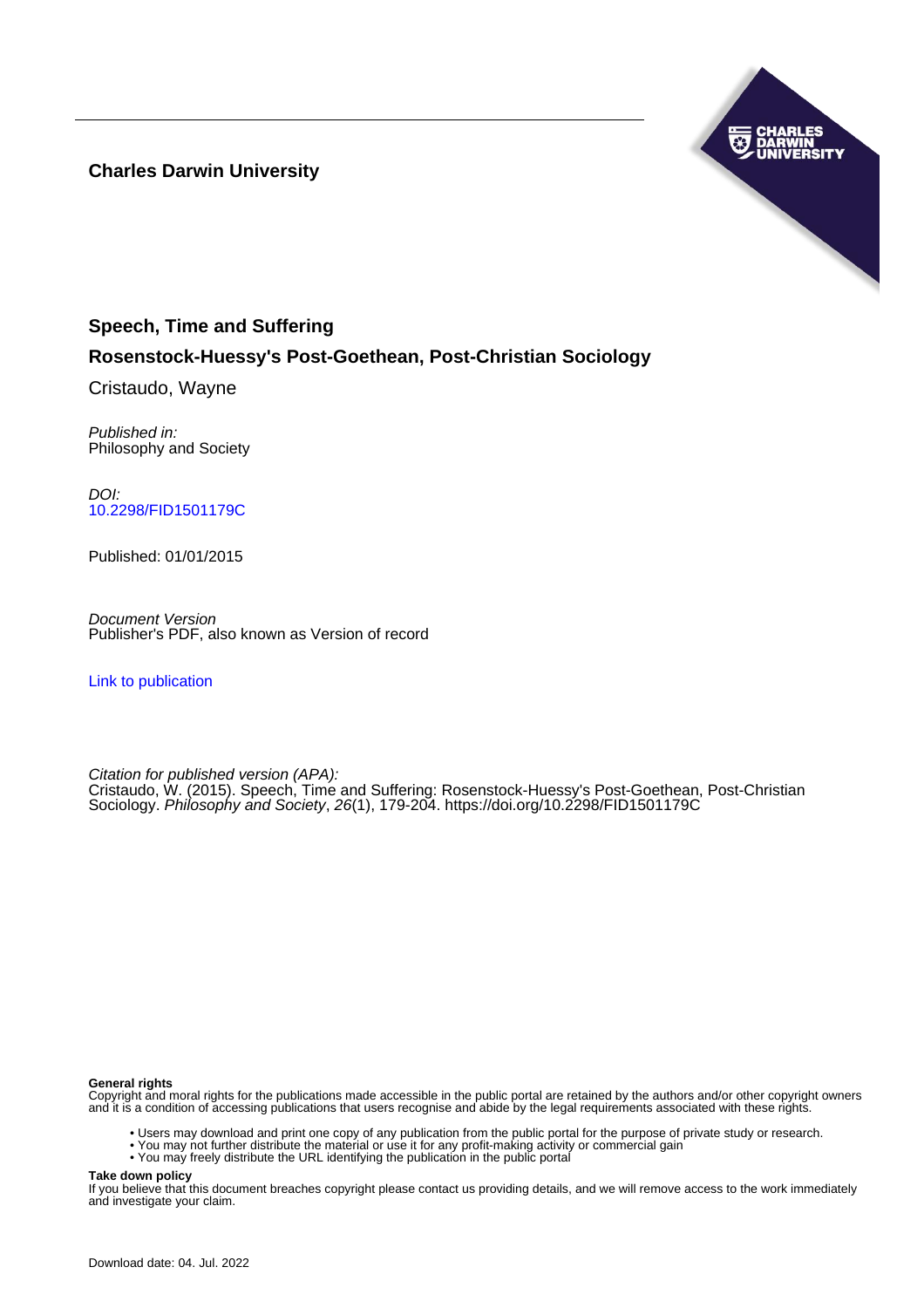DOI: 10.2298/FID1501179C Original scientific article Received: 12.02.2015 — Accepted: 23.03.2015

Wayne Cristaudo

## **Speech, Time and Suffering: Rosenstock-Huessy's Post-Goethean, Post-Christian Sociology**

**Abstract** *Five years ago, a new three volume edition of Eugen Rosenstock-Huessy (to translate)* In the Cross of Reality: A Post-Goethean Sociology *appeared in Germany. As with the two prior editions of the work (a one volume version in 1925, and a much revised and expanded two volume version 1956/8) it met with almost no critical response. This is perhaps not surprising – and it barely mentions any other sociologists, its approach is highly idiosyncratic, it is as much anthropology and history as it is sociology. Indeed, the second and third volumes mainly focus on the social formations of antiquity, and the role of Christianity and the messianic revolutions of the last millennium in creating a universal history. In this paper I take the relationship between speech, time and suffering as the key to Rosenstock-Huessy's argument for why a theoretical grasp of Christianity as a social power is so important for social theory, and why he sees Sociology as a post-Christian form of knowledge. I also make the case for why Rosenstock-Huessy is an interesting and important social theorist.*

**Keywords:** *Names, tribes, empires, city-states, Israelites, Christianity, revolutions, post-Christian*

#### **Introduction**

Works that are out of time are sometimes out of time because the constitutive forces of a particular moment are so compelling in their demand for attention, something else that *should be* noticed is ignored. Almost half a century after its initial conception, and in the aftermath of the Second World War, few cared when Eugen Rosenstock-Huessy (1888– 1973), at 70 years old, finally saw the release of the two volume presentation of his sociological system as a "cross of reality": *Soziologie* (*Sociology*) (Rosenstock-Huessy 1956, 1958): (volume 1 *The Hegemony of Spaces*  (1956) and volume 2 *The Fullness of the Times* (1958)).<sup>ͱ</sup>

The *Sociology* did get some reviews in Germany, but they mainly expressed bewilderment about what it was doing. One reviewer, capturing the sentiment of the times, dismissed it as a mere "remnant of the German

<sup>1</sup> The Gormann-Thelen et. al. edition (Rosenstock-Huessy 2008–2009) is three volumes. It is this edition that is referenced throughout. All references to the *Soziologie* will be to an unpublished English translation (still in progress). All other translations from German, unless otherwise stated, are mine.

WAYNE CRISTAUDO: Professor in Politics, School of Creative Arts and Humanities, Charles Darwin University, Australia; wayne.cristaudo@cdu.edu.au.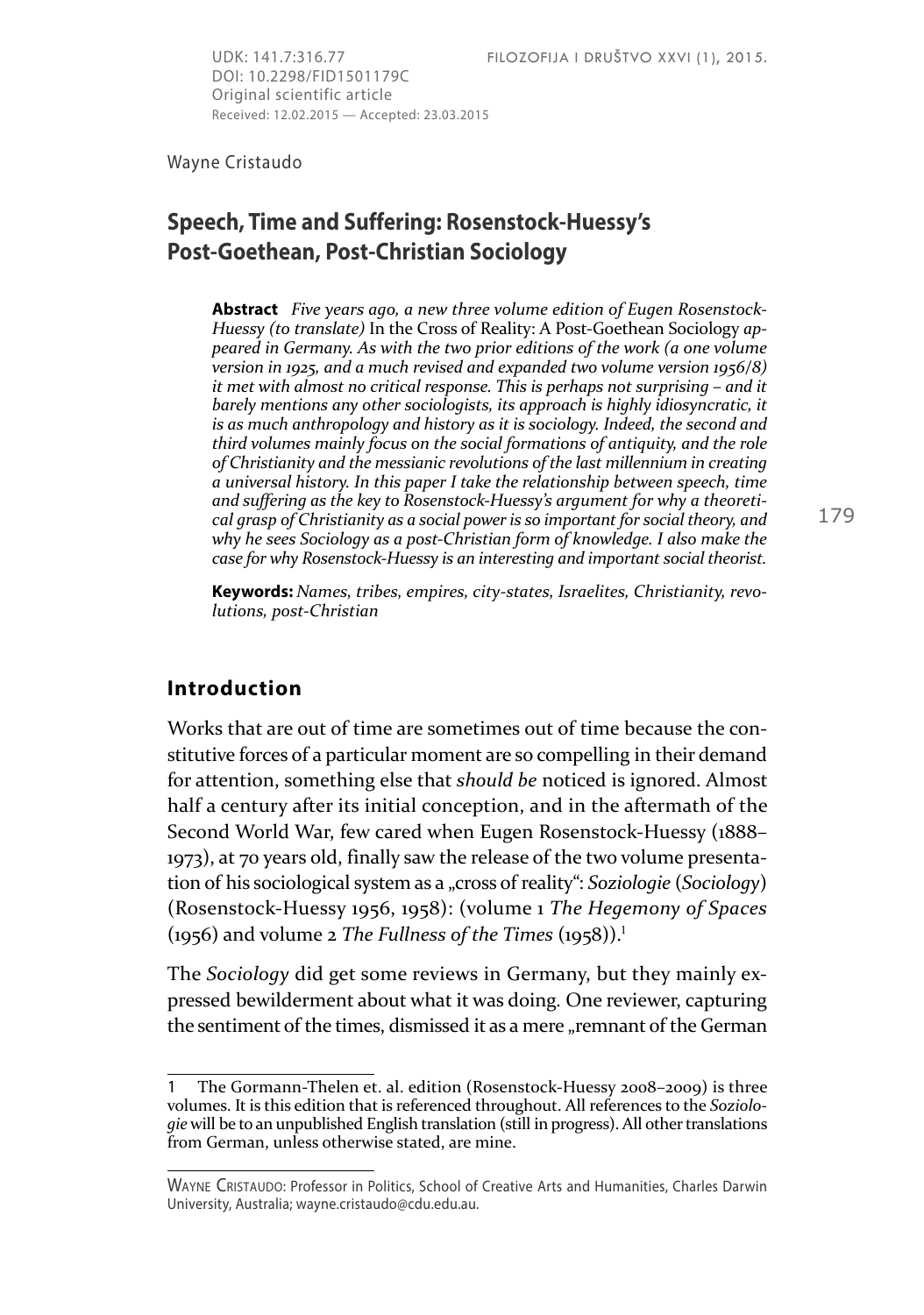180

WAYNE CRISTAUDO **SPEECH, TIME AND SUFFERING** 

spirit (Rosenstock-Huessy 2008–9:  $3.813-814$ )". To Germans who were largely caught between the alternatives of trying to deny, forget, come to grips with, own up to, and move on from their immediate history, Rosenstock-Huessy's seemingly archaic concerns, and vast historical sweeps, reaching from the tribes through the ages of the Church to modern times, seemed to bear no relationship to their needs. For his part, Rosenstock-Huessy on the verge of academic retirement, and living in the relative seclusion of Vermont, while using various ideas from the Sociology in his lecture materials to Dartmouth undergraduates, did not write an English version of his magnum opus.

Matters were not helped by the fact that Rosenstock-Huessy, who had only somewhat reluctantly come to see himself as a sociologist, took little effort in positioning himself within the discipline of Sociology which was then entering its golden age. Then there was the problem of the work having been written over a life-time; its coherence was far from easy to grasp, and if his "knowledge-bank" was that of an immensely well-read interdisciplinary university professor, his "voice" was nothing like that of other refugees making their way in social thought in the United States (some of whom, like Buber, and Tillich he knew well, others of whom, Strauss, Löwith, Bloch, Marcuse and Adorno he could not abide). But most problematic of all, his *Sociology* was not only replete with religious language, it was also an attempt to justify and explicate a universal history whose very possibility was deeply indebted to Christianity. In an intellectual environment where anything smelling of religion should be treated "objectively", or, better, left to theologians, who could safely be ignored as irrelevant for social science, Rosenstock-Huessy, though appreciated by some historians, particularly in Germany, suffered, as he himself reflected upon on the last page of *Out of Revolution* from lack of "fit" (Rosenstock-Huessy 1993: 758).

To be sure, around the time of the completion of the *Sociology* Rosenstock-Huessy had been invited back to Germany where he taught at Münster and was awarded an honorary doctorate, and a devout group of students gathered around him. But these were small rewards for a man whose book was intended to inaugurate a revolution in the social sciences.

In an earlier life, some forty years earlier, Rosenstock-Huessy had engaged in a powerful polemical "religious" dialogue with his Jewish friend, the philosopher Franz Rosenzweig (Rosenstock-Huessy 2011).<sup>2</sup> But at a

<sup>2</sup> The dialogue with Rosenzweig of 1916 was a personal encounter between two close friends. It was frequently acrimonious, as each party stood on the ground of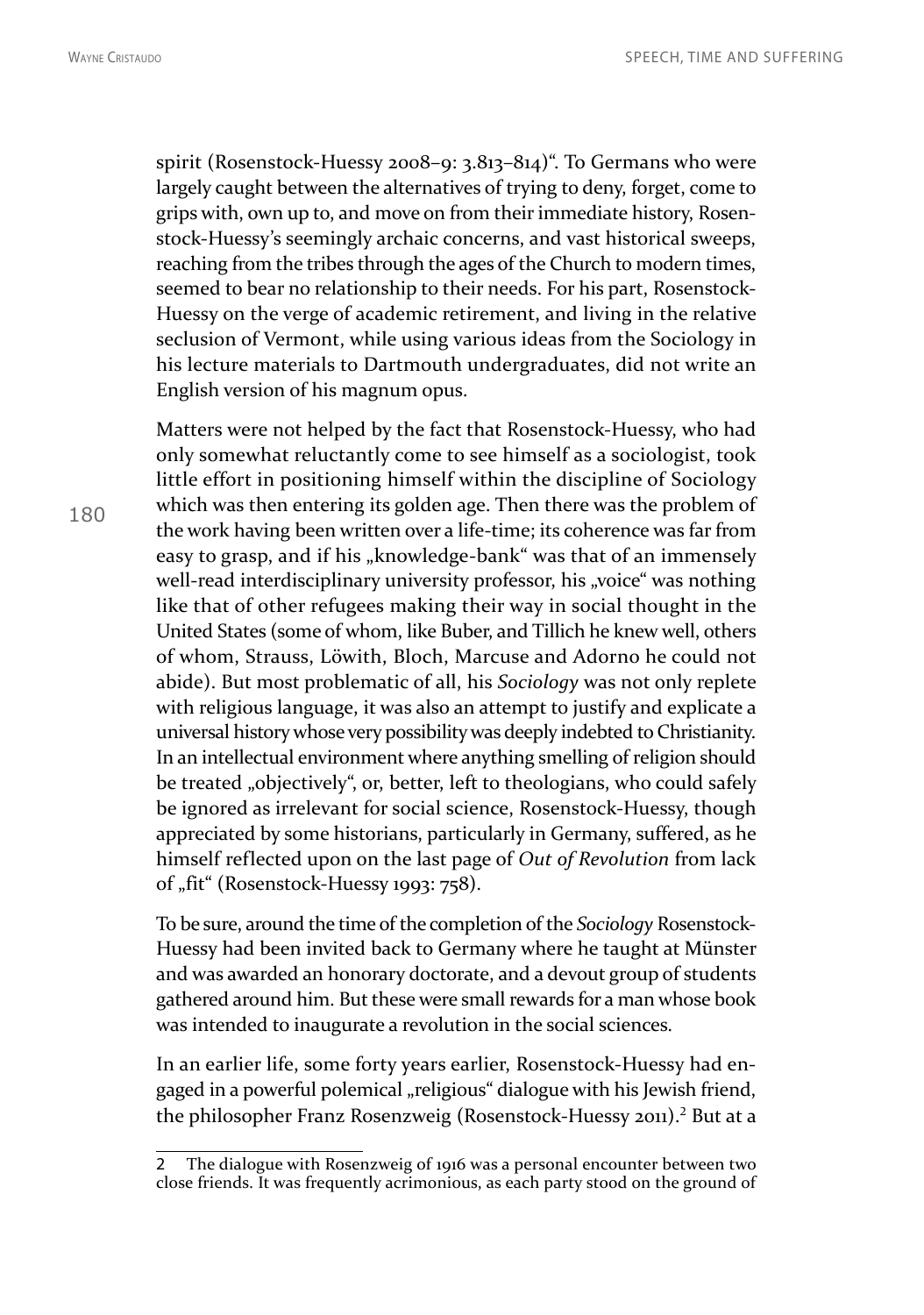time when Israel and Jewishness had for so many become synonymous, Rosenzweig and the dialogue he had had with Rosenstock-Huessy was something for a rather small group who were interested in far longer waves of time than might be taken seriously by those so traumatized by the horror that they had just survived.

Although Rosenstock-Huessy had left Germany immediately upon Hitler coming to power, and after the Second World War had frequently referred in his lectures and writings to the Nazi horrors and the extermination of the Jews (most notably in Rosenstock-Huessy 2002; also Rosenstock-Huessy 2008–9: 2. 158, 259; 3: 237; Cf. Rosenstock-Huessy 1992), his primary focus was not upon the totalitarian collisions and horrors that dominated the twentieth century, but the broader historical currents and great socio-historical forces and longitudinal waves of world-making faith. For him the world wars of the twentieth century not only formed a unity amongst themselves but they were very much the outcomes of

their faith. A common tendency within Rosenzweig scholarship – repeated, for example, by Micha Brumlik at the 2013 Jahreskonferenz des Simon-Dubnow-Instituts für jüdische Geschichte und Kultur über Eugen Rosenstock-Huessy (1888-1973) – has been to completely decontextualize the dialogue and to paint Rosenstock-Huessy as a Jewish apostate (his parents were non-religious Jews by birth), Christian proselytizer and anti-Semite. For a refutation of this position see the only book length treatment of the intellectual relationship between Rosenstock-Huessy and Rosenzweig (Cristaudo 2012a). The key points are as follows. First, once Rosenzweig embraced his Jewish faith, Rosenstock-Huessy had no interest in converting Rosenzweig to Christianity – and he stated this explicitly in the 1916 correspondence – it was Rosenzweig that initiated the "dialogue" of 1916, wanting his friend to understand the reasons behind his "conversion". Secondly Rosenstock-Huessy wrote a poem celebrating the outcome of the dialogue, which, for him, was that he had been convinced by Rosenzweig that Judaism was not a form of paganism, but the ahistorical revelation – the eternal star – while Christianity was the ever becoming historical path of revelation. Thirdly, he wrote a highly affirmative review of *The Star of Redemption* (Rosenzweig 2005) in 1921 (Rosenstock-Huessy 2013: Microfilm page: 2–3 Item number: 111 Reel number: 2). Fourthly, he returned to Germany in 1935 to help launch Rosenzweig's Letters. In that edition, in accordance with Edith Rosenzweig's wishes, he wrote a Preface to the 1916 correspondence (the correspondence being considered so important to Rosenzweig's ideas and development that they were treated as an "entity" in that edition.) In that Preface, in a non-too subtle dig at what he saw as Karl Barth's failure to support the Jewish people of Germany, Rosenstock-Huessy argued that the dialogue with Rosenzweig of 1916 was the issue of the day for Germans who needed to see how mutually dependent German Christians and Jews were upon each other (this was the core thesis of Rosenzweig's *Star of Redemption*). Fifthly, in the *Sociology* (Rosenstock-Huessy 2008–9: 1. 238–243) and *The Christian Future* (Rosenstock-Huessy 1966: 165–197), Rosenstock-Huessy would argue that Judaism was a truth that constituted one pole of what he called "the cross of reality": Christianity, Taoism and Buddhism constituted the other three poles. Finally there are countless references by Rosenstock-Huessy to the fact that his and Rosenzweig's thought needs to be taken together as examples of speech thinking, and thus his system and Rosenzweig's are complements.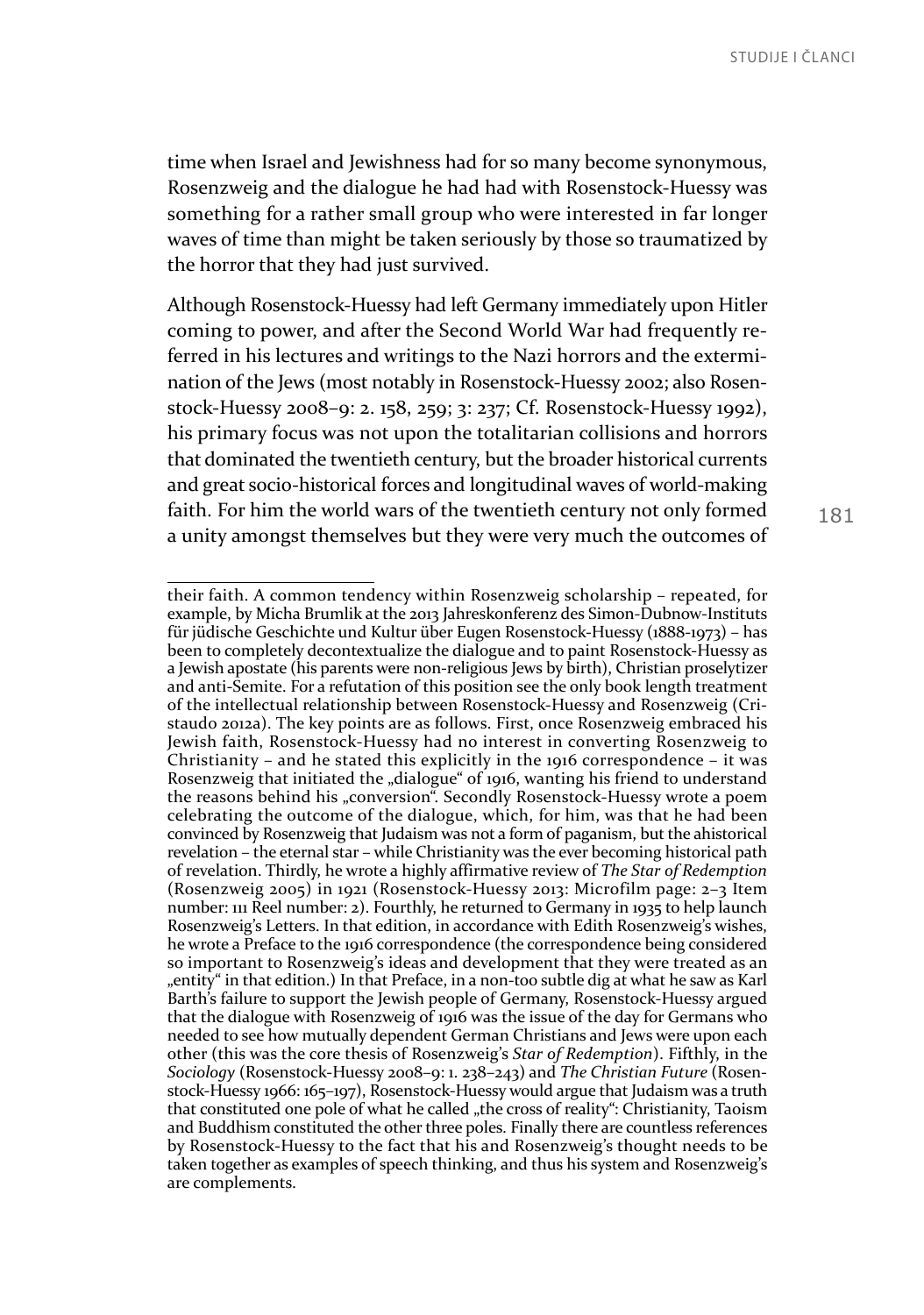modern idolatries – the idolatry of the nation, of race, of the leader, of the community, of science, of the economy. "Idolatry" is not a term with much currency in social science, while it is the kind of term that theologians can cut their teeth on. But Rosenstock-Huessy had little time for theology, and what interested him was the social significance of what we attend to, or what, in more archaic times, we would have expressed by the phrase "the gods we serve " (cf. Rosenstock-Huessy 2008–9: 1. 382–384). Rosenstock-Huessy was Augustinian enough to grasp that we make reality through our service, and supplications, our dedications and aspirations, through the attendances of our loves. But we also make it out of the stock of possibilities and potentialities that are part of the interplay of the calls and behests we summon up and respond to.

182 In this respect Eugen Rosenstock-Huessy was a Christian thinker, just as Rosenzweig was a Jewish thinker – in so far as both thinkers dedicated their lives not only to extrapolating upon the socio-historic meaning of those ways of world-making, but continuing within their respective paths of faith. Thus we would more accurately say that both thinkers were preoccupied with the social activations and world making potencies that came from being positioned in the world through not only two diverse, but inimical and yet mutually interdependent heritages and calls from the future. For future, Rosenstock-Huessy insists (specifically against Schelling's tripartite view of time in which past is what we know about, present what we cognize, and future what we divine [Rosenstock-Huessy 2008–9: 2. 16–21]) has sense and significance when it is appreciated not as the simply grey unknown but the promise of destiny. Past and future become meaningful, actualized, when we respond to them as creatures who have a destiny – and the Christian virtues of love, hope and faith, for him, irrespective of how they are now symbolized or ritualized, are behind the faith that our future so that we can be more than our past. But this can only be appreciated by contrasting the historical flows and interstices that were generated by different venerations and appellations.

> In the aftermath of the Second World War there was very little receptivity to the kind of theo-political approach which has been briefly outlined, and which was so central to Rosenstock-Huessy (and Rosenzweig). But with the confluence of identity politics, and post-structuralist emphases upon culture and narrative seeping into social areas which had once been the province of theologians, there is now a far greater willingness, at least outside the Anglo-American philosophical tradition, to take cognizance of the social and anthropological significance of religion as a means of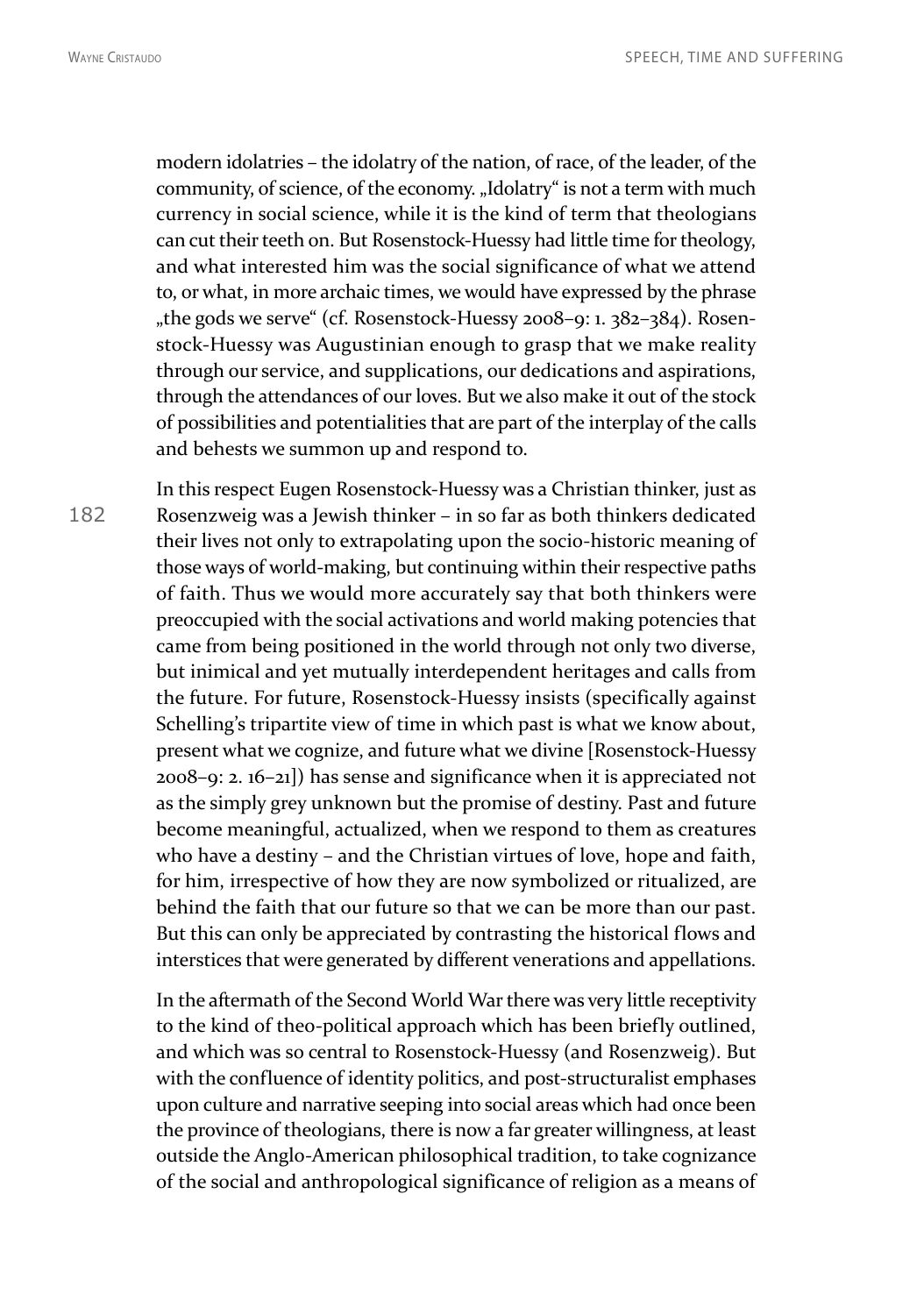world-making. In this context, then, Rosenstock-Huessy's sociological insights and the method behind it now sound strikingly contemporary. In what follows I will provide an overview of what is behind Rosenstock-Huessy's sociological system and its Christian and post-Christian character.

#### **Speech**

At the basis of Rosenstock-Huessy's *Sociology* is the central concern of his life: *Sprache* – language, or, as he preferred to call it, "living speech".<sup>3</sup> It was the one constant that held together an enormous corpus that covered topics as diverse as Egyptology, industrial law, Church history and the work-place. Speech is not simply a tool of description, or a means for communicating ideas or thoughts between persons, as Saussure, in a famous diagram from his *Course in General Linguistics* represents language, as that which passes between heads. It is the creative and redemptive process of sociality and solidarity which designates where, how and when we make our world. Nor does it refer to mere communicative "babble", or everyday signing, or the stale formulae of the sort which has taken up so much of the effort of linguistic philosophy. Living speech refers to the significant irruptions and formal, declarative, urgent pacts, promises, behests, expressions and articulations that form our sociality (Rosenstock-Huessy 1981: 2–10, 28–3). It declares war and peace; calls forth new endeavors; founds families, clans, tribes, empires, states; affixes roles. In sum, it serves as the institutional seal and stamp of authority, solidarity, or revolt. It is embedded as much in the codes of our sociality expressed through dress – "we enter the social body through dress which represents a temporary body" – as in what comes out of our mouths (Rosenstock-Huessy 1981: 79). For Rosenstock-Huessy, just as "ritual forever enacts the first victory over speechlessness", "speech and dress are the continuation of ritual" outside of the assemblage in which it occurs (Rosenstock-Huessy 1981: 87–88).

Speech is also the root of our unique relationship to time – for we do not simply flow in time, but we salvage time, and we pass it along across generations. Likewise, we do not simply have past, and present and future, but we recall a past, and we respond to a future because we have the grammar to enable us to do so. We do this because of the imploding and exploding pressures and forces that hurl us out of the secure spaces we

<sup>3</sup> For other writings on Rosenstock-Huessy and speech see Stahmer's introductions to (Rosenstock-Huessy 1970b, 1981) as well as Stahmer 1968, Rohrbach 1973 Cristaudo 2012a, 2012b).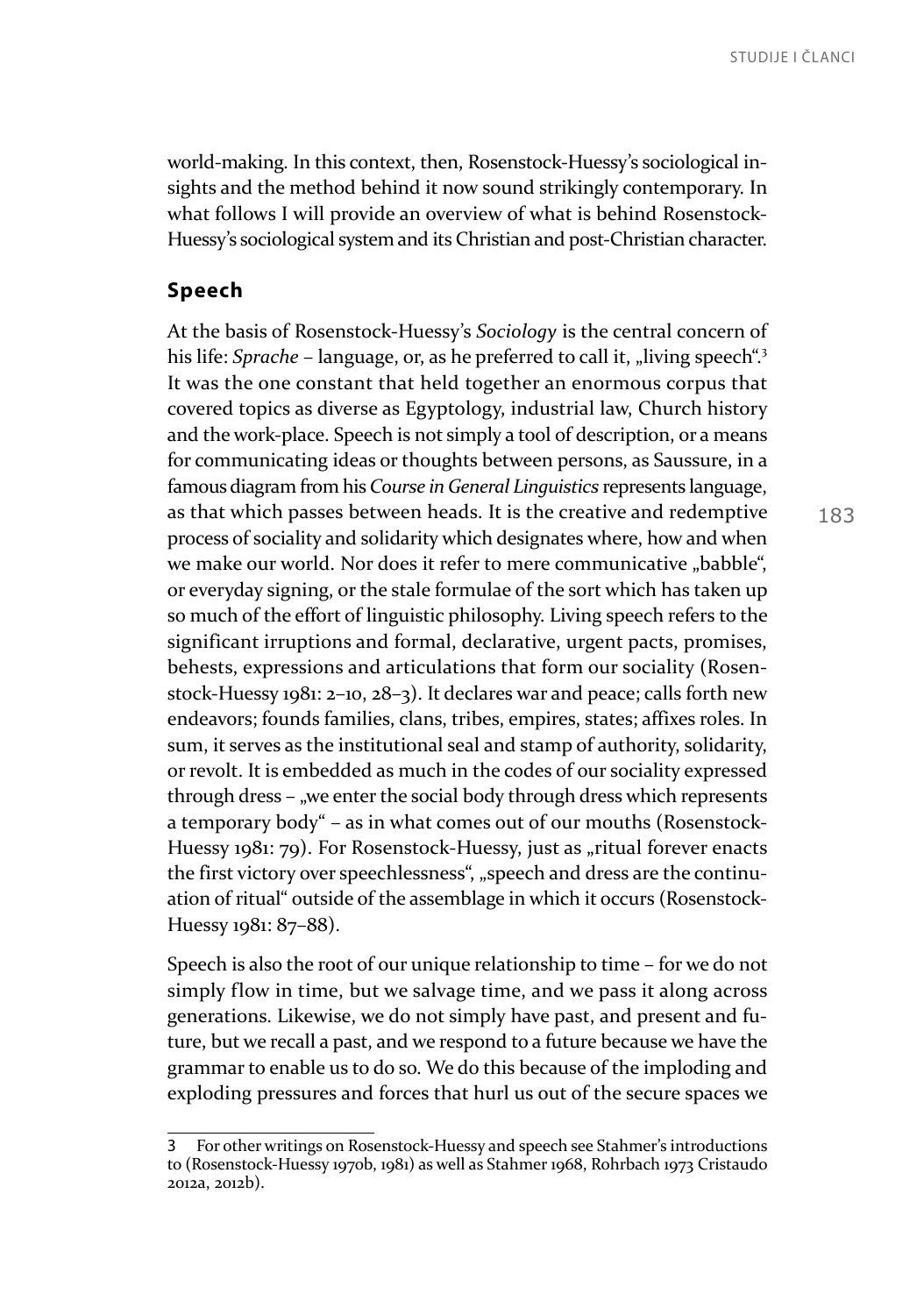inhabit. Rosenstock-Huessy claims that we ever exist at the intersections of reality, a cross composed of the spatial dimensions of inner and outer and the temporal dimensions of the trajective push of past, and the projective pull of future. Enmeshed within this "cross of reality" we constantly find ourselves caught between more life or more death, thus our speech , surges in the seam between life and death " (Rosenstock-Huessy 1981: 84). Thus too our grammar is the manner or mode speech deploys in identifying, creating, occupying and transferring the real.

The humanly real is unlike any other real; it is saturated with voices from other times which echo around and flow through us, thereby rendering nonsensical any metaphysics of a founding, grounding self of the sort reached by philosophical argument along the lines of Descartes. Speech and grammar are not something extrinsic or accidental to our nature, but they make our nature ours. They are the key to how we participate in the cosmos the way we do.

Taking this further Rosenstock-Huessy argues that societies as well as souls are grammatically constituted. We can see this, he claims, in the professions of complex societies – lawyers, preachers, artists, and scientists – all act in accordance with the grammatical underpinnings that shape their very modus operandi within the social order: the lawyers focuses on whether "breaches and offences" *have been* committed; preachers on preparing our souls for the future; artists with the exploration of our subjective possibilities; and scientists with the structure and nature of the objective world. Likewise he argued that the grammatical moods of the imperative, subjunctive, narrative, and indicative find their social expression and collective forcefulness in politics, literature and the arts, in our traditions, and in the sciences (Rosenstock-Huessy 1970b: 187–189).

Against the dominant view of language as a descriptive "tool" in which we attempt to identify the objects of reality and communicate between ourselves about their significance and nature, Rosenstock-Huessy argues that the imperative is the real basis of communicative association and any social order (Rosenstock-Huessy 1970b: 54–57). This has largely been forgotten as people take the sacrifices and commands that make society work for granted – and it is precisely because so many people have taken them for granted, that people become ever less capable of realizing that they too need to make sacrifices for their future. To no small extent, this reflects not only the commercialization of society, but also the favoured grammatical moods of the philosophical consciousness (the indicative – "this is", and the subjunctive and normative mood  $-$  , would that it were y", which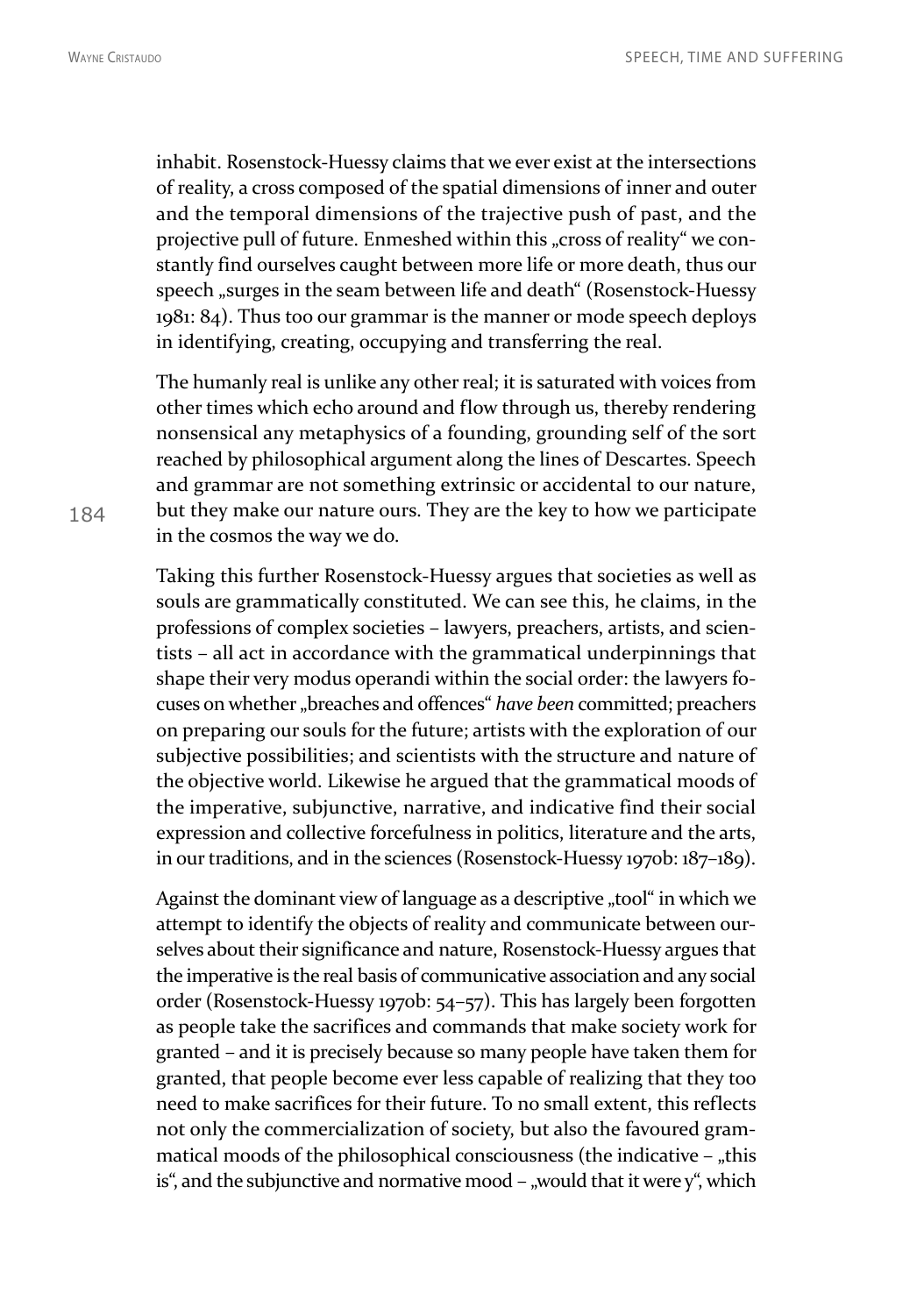may then be expressed as the imperative  $\partial_{\alpha}$  do  $y^{\alpha}$ ) that have increasingly permeated society with the social success of "philosophism", the name, Carlyle astutely coined for the Enlightenment (Carlyle 2002, 14).

Rosenstock-Huessy's grammatical basis eschews privileging philosophical speech and the metaphysical commitments it contrives: we simply do not know what potentialities we can cultivate over time – we and life itself are the incalculable. Our grammar facilitates the birth of what we do not calculate within our-selves. Thus Rosenstock-Huessy emphasizes that a common error amongst philosophers has been to take such a limited register of the soul as the adequate measure of who and what we are. Instead we must realize that our collective and social existence is predicated on the different vistas we open up in the communions that transpire between us; genuine communication is communion. Grammar opens us to the different potentialities of the reality that we are by enabling new vistas and clusters of voices and hearts and souls and bodies: new clusters give birth to new ages and new ages are new worlds. Speech is woven into our world and we are woven through speech – the word literally becomes flesh as we call upon each other, respond to each other, and access powers we would never have known existed were we not able to speak. We are not, Rosenstock-Huessy insists, thinking selves whose destiny is to be more objective about reality, whatever that may be, but responsive creatures, who are transformed through our being called into action and into roles - not "cogito ergo sum", but "respondeo etsi mutabor (e.g. Rosenstock-Huessy 1970: 2, 10, 12, 14, 65)". In an undergraduate lecture he once said "Nobody is the source of truth. We are all only in the metabolism". (Rosenstock-Huessy 2013: 2, Item number: 641, Reel number: 16). And it is this metabolic view of speech and life which is intrinsic to his view of society as a whole.

For Rosenstock-Huessy the most elemental and most overlooked linguistic unit which society rests upon is the name. Names are etched in a group's historical memory when they seal an event and its concatenations or lay down a future direction via promises, constitutions, treaties, laws and the like. History seen thus is first and foremost not simply a series of actions but of re-membered actions, and the re-membering can only take place when naming has occurred. Our social orientation from the moment of our birth to our death takes place within a myriad of allocations, placements, accruement of talents and powers that transpire because we have the capacity to create, to bind, to affix and disperse, to store and orientate – all processes that naming facilitates. Naming reaches from the most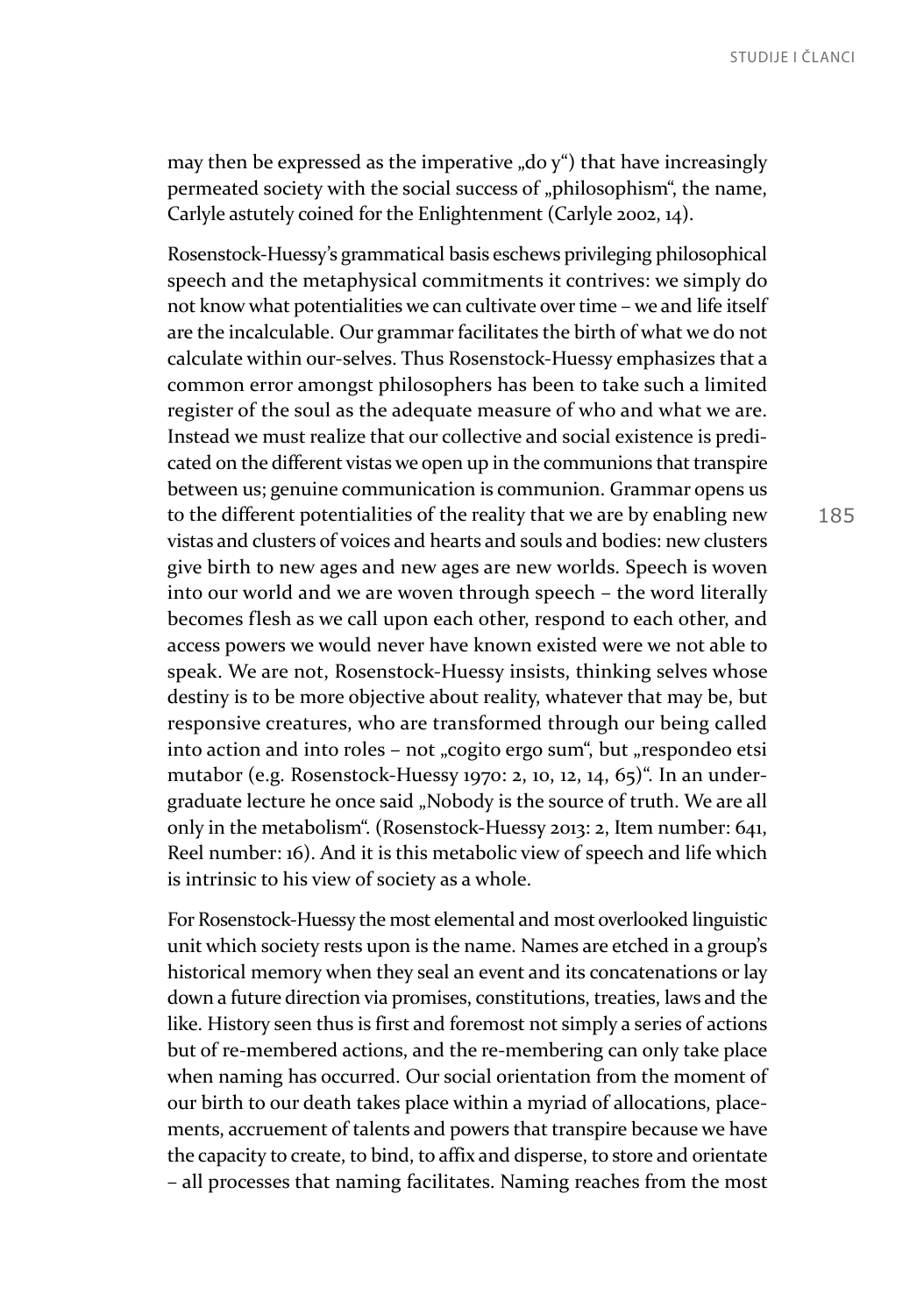personal and intimate – the whisper "I love you darling"– to the most public – "you are a murderer and shall be sentenced to death"; "we declare war". Naming is intrinsic to our humanity. And intrinsic to how we make the world around us. Yet, somewhat astonishingly, and at least since Plato's *Cratylus*, and its argument for the superiority of ideas over names, naming has invariably been seen by philosophy as a lesser task than thinking. In the main, philosophy, has considered the majority of people to be thoughtless, thus philosophers also eschew the fact that names – as triggers of meanings, of associations, and feelings, of commitments and enmity, signs of honorific and horrific deeds, defeats and great victories – are thrashed out in time. And they are frequently revisited – not via logic, but through the sifting of memory and artifact, through the re-membering of events on the basis of new hopes, fears and insights. Names always reflect something of the inside, of the emotional response to an event.

### **Naming and Times**

When Rosenstock-Huessy says "to think means using better names", (Rosenstock-Huessy 1970 b: 174) he is not thinking like a philosopher or metaphysician who really thinks that any name is as good as another, provided one go about one's thinking correctly (whatever that may mean exactly – being more logical, more astute in matching image/ experience and argument with the latest scientific knowledge?). Rather he is thinking as a historian and sociologist who sees names as traces of commitment and contestation, as someone aware that a name that, for example, once bore pride among certain members of a group now is much more widely a term of shame, such as National Socialism or Anti-Semite. Names are tested socially/ historically so that eventually their proper place in the gamut of human experiences may be registered. Judgment day occurs every time one epoch breaks with another by condemning to death the names that the earlier epoch venerated. To be sure, there is always someone/ people with its own biography doing the registering, the survivors. Whether the survivors themselves have been worthy of their survival is another matter altogether. The moralist in us may wish to enter here to make this call – but the question of who is moralizing here is one the sociologist may not lightly dispense with. Names continue their weaving through us as we make our world. It is this making that it is the core of Rosenstock-Huessy's sociological thinking. It is also why his sociology cannot be divorced from history, why the event is as intrinsic to sociology as the identification of social roles. Indeed all roles have emerged over time. Thus the spaces that we take as the context of social action are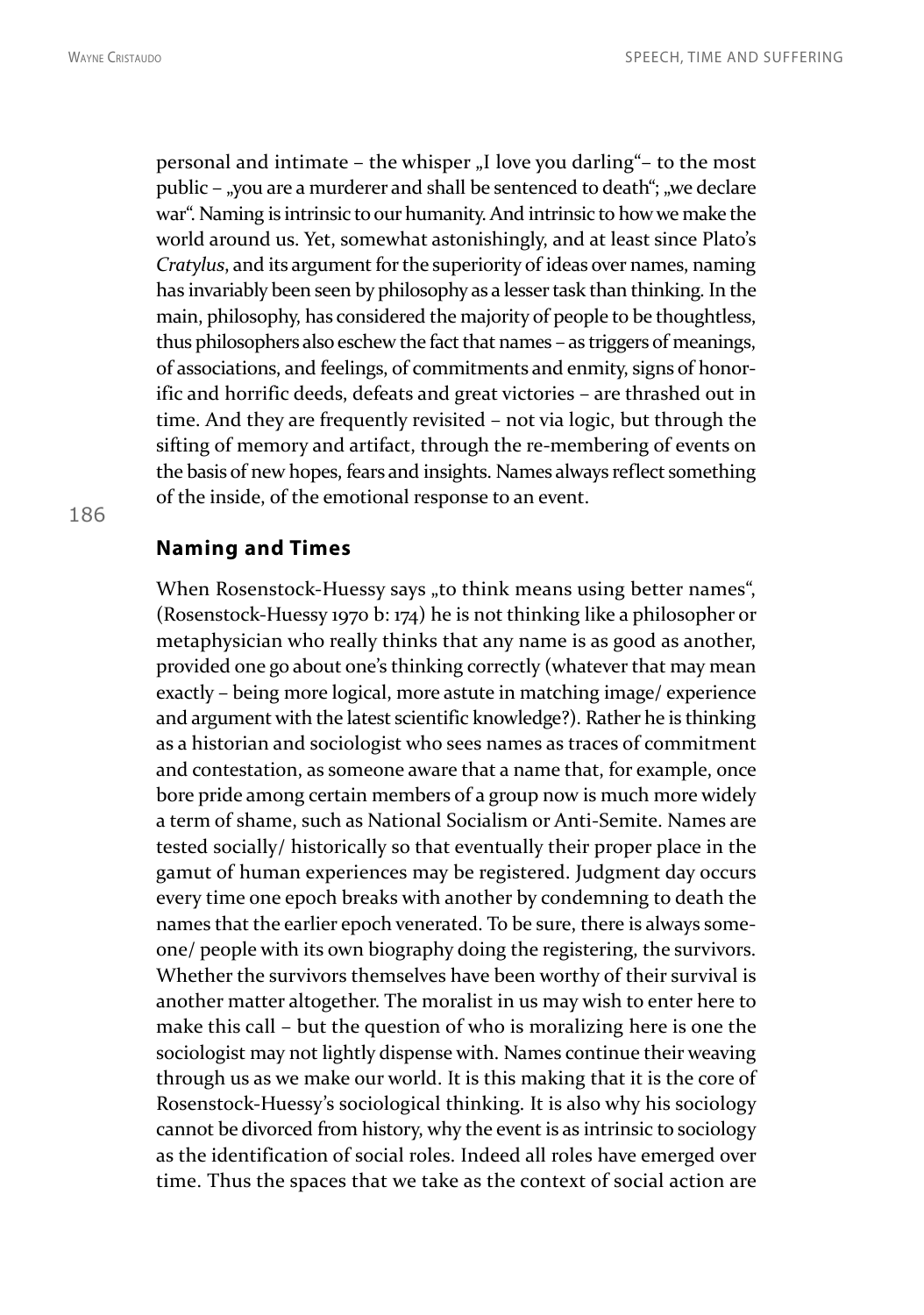themselves the demarcations that transpire from events. Maps are an obvious illustration of events shaping spatiality; maps are territorial testimonies to struggles and outcomes that have transpired within and over time.

For Rosenstock-Huessy the task of social theory is to reawaken us to the meaning of our creative capacities as creatures who dwell in time, who may learn from their experiences over time, commune with others across times and build together in time. The different calendars of human kind, for Rosenstock-Huessy, are invariably the record of those events which have sufficient forcefulness within a community that it celebrates these days. And from the time he announced to Rosenzweig, "I philosophize in the form of a calendar" (Rosenstock-Huessy 2011: 78), he would use calendars as clues to the events that most mattered in forming communities. However, he was very conscious of the fact that the calendar and holidays had increasingly lost their power as the rhythms of modern life had largely eliminated genuine festivity and days of mourning and celebration.

Calendars, then, are the corollaries of names, but they are also the means by which some names are paid special tribute. In any case, for Rosenstock-Huessy, our ability to "hear" the names that are stored within our language is equivalent to our capacity to understand where we have come from and why and how we have come. Thus Rosenstock-Huessy urges: "*Audi, ne moriamur* – listen, lest we die; or: listen and we shall survive" (Rosenstock-Huessy 1970 b: 22). This is no relatively straightforward matter. For as names are invariably the outgrowths of political contestations, politics also invariably revolves around renaming. The burial of names is also the burial of our relationship to the past. And that relationship, in turn, will impact enormously upon how we make the future. For Rosenstock-Huessy this is the great problems we moderns face. We have cut ourselves off from much of humanity – and we may well mourn that loss, and romanticize it by romanticizing the past or the indigene. That is, we may not see events and processes of the past for what they were or still are, although we may select from other times to serve our own deficiencies in our own dispirited age. We moderns might frequently romanticize the Other, but we all too frequently fail to see ourselves in the Other, yet that Other really is our kin And to make the Other but the object of our fantasy is as "un-neighbourly" as making of it an inferior. The confluence of times which modernity has harnessed into one planetary economic system is a story in which we find ourselves inescapably linked with the Other. This idea is central to Rosenstock-Huessy's *Sociology*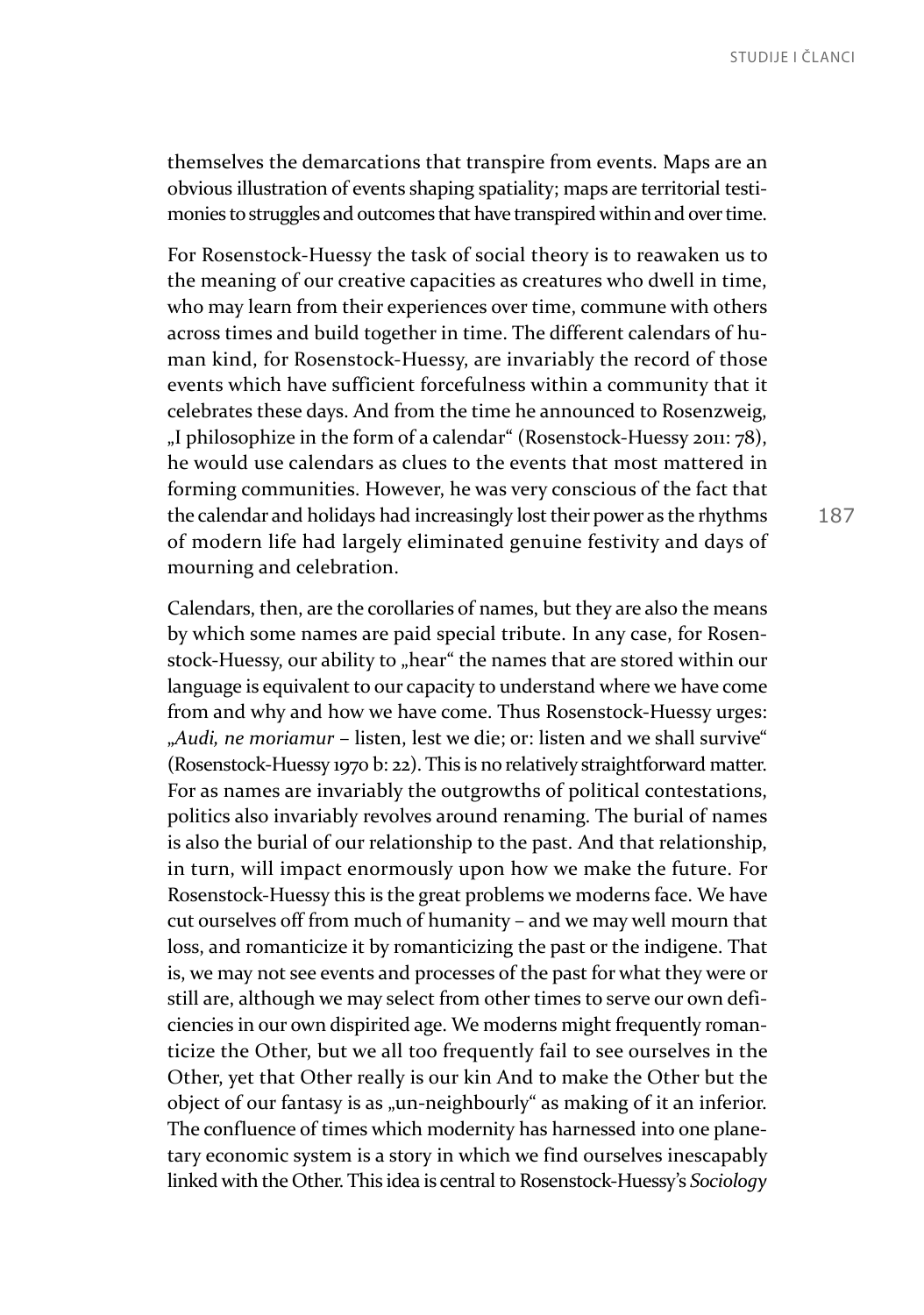and it is the reason why the second volume of his *Sociology* is called *The Full Count of the Times.* For the distinctness of our experiences of forces accrued over time is what makes a people. And those forces stand very much in relationship to social reproduction, in relationship to the range of actions that are undertaken, and called upon each day. Those ways and names, though, can only continue as long as they are sufficiently connected with a people's survival – when socially sacrosanct names inspire hatred, the speech of a people has become diseased (as he calls it) and the accompaniments of diseased speech are war, revolution, crisis or anarchy, and decadence. Of war and revolution, more later, here it should just be emphasized, he means the disintegrated or dis-unified society where "everybody is making his pile, grabbing more than his share. And exploiting his membership in ways unforeseen…in economics, the crisis, the depression, is caused by a lack of cooperation and community" (Rosenstock-Huessy 1970b: 12).

*Decadenc*e not only means that people do not have children, it also means that that they do not prove to have the stamina of converting the next generation to their own aims and ends. Decadence is the disease of liberalism today...It is the disease of the "Last Man" of Nietzsche who twinkles: "What is love: What is a star? What is happiness?" and blasts the future because he could only enter the future by inspiring the next generation, and this precisely he declines to do. "Decadence" means to be unable to reach the future, in body or mind or soul. The decadence of an older generation condemns the younger to barbarism. (Rosenstock-Huessy 1970b: 12)

Rosenstock-Huessy is no conservative arguing that the old ways and old names must be upheld. Indeed, he insists that our freedom lies precisely in inventing new dwelling places of the spirit where the triumph of love over death may continue. Thus too he says "[s]ocial disintegration is a blessing in disguise since it compels us to wake up" (Rosenstock-Huessy 1970b: 12). Catastrophe, though, in the form of the diseases just mentioned is the inevitable accompaniment to a society's failure to love sufficiently – to get the balance of right of sacrifice and desire. Rosenstock-Huessy frequently cites Giuseppe Ferrari's formulation that "love is sacrifice and desire in the balance", (Rosenstock-Huessy 2008–9: 1. 194; 1991: 139) and this formulation provides a diagnostic principle enabling us to assess the relative health or sickness of a society. It is noteworthy how Freud has become so important to social theory in the last fifty years – and our Humanities' disciplines with their emphasis upon identity and desire/ sexuality reflect the very strains and stresses of the contemporary world. For desire and sacrifice (usually reconfigured as ethics, and thus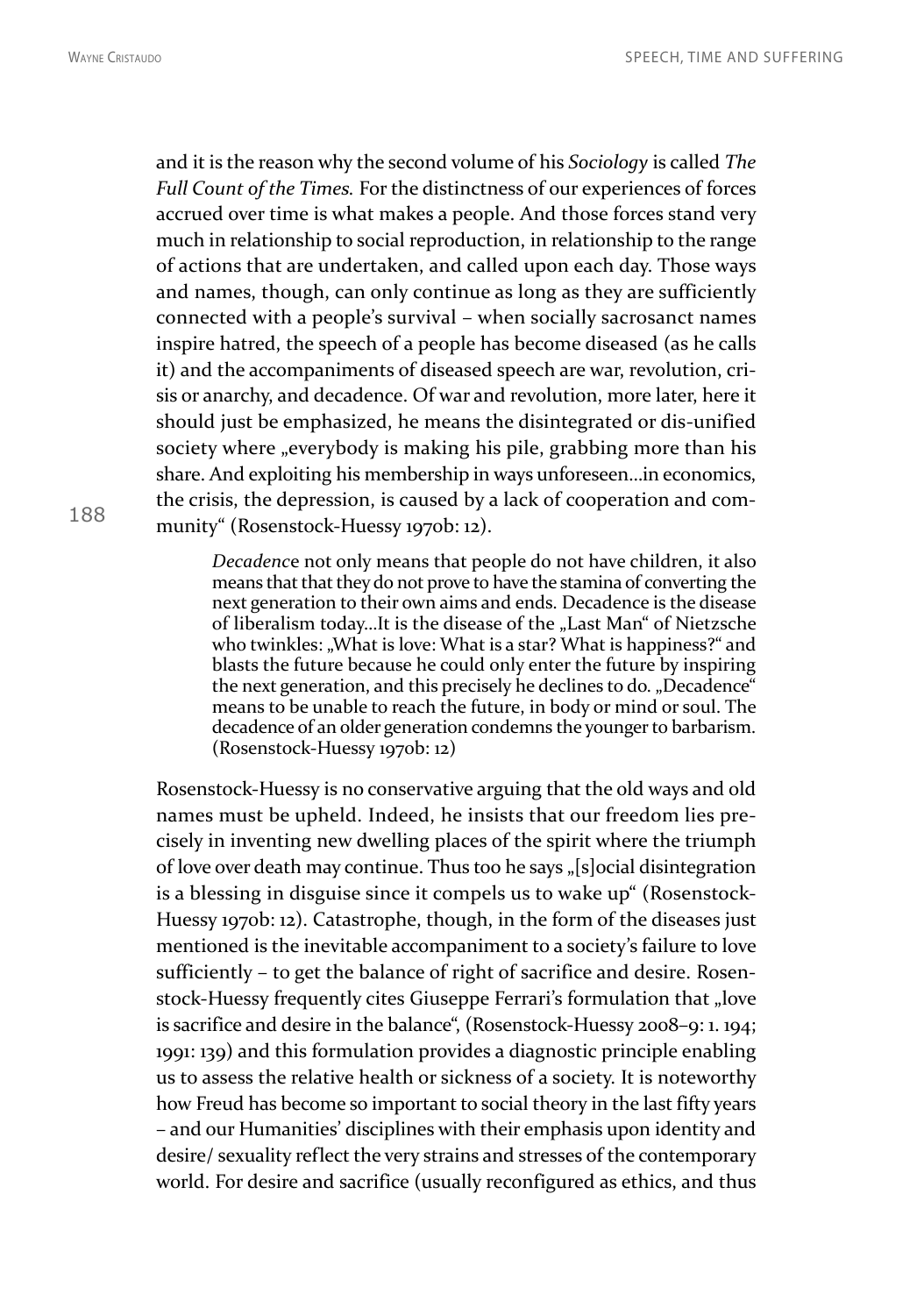in my opinion too abstractly and "play-like" to be helpful) are generally dealt with in total separateness, whereas it is precisely how we combine both that contributes to an order in which love itself is realized and not simply what we enjoy.

When enjoyment alone becomes the underpinning imperative, generational conflict is as inevitable as the ensuing catastrophe which may give birth to a founding that defines itself against the corruption of the old order. This is precisely how the different total revolutions of Europe relate to each other. Each one promising, as Rosenstock-Huessy argues at much greater length and detail in his *Out of Revolution* and *Die europäischen Revolutionen*, that the order it will erect will not include the rotten heritage that undid the prior one – thus does the Russian Revolution position itself as anti-bourgeois, the French Revolution as anti-clerical, the English Revolution anti-monarchical, the Reformation anti-papal, and the Papal revolution anti-imperial. The success of a revolution brings with it a new set of roles and venerations And within our language we still retain the various creations that have been named in order to hold a particular social body and way of life together. In this respect speech enables us to be heirs to the times – but really *being* heirs means being attuned, knowing how to listen to the interplay of names which call from beyond the grave and beckon us to a future. The men and women who believe that only their time is real time are inviting us to share their shrunken reality. These are Nietzsche's "last men" – and are they not more prevalent than in Nietzsche's time, blinking up as they do from their profit sheets, and mission and vision statements, and policy documents assuring all that they have their hands securely on the future – though invariably someone else must perform the sacrifice? Rosenstock-Huessy was not uncritical of Nietzsche but he found him a powerful prophet who understood that modernity had no sense of futurity. For Rosenstock-Huessy, Nietzsche and Marx were the real eschatologists of the  $19<sup>th</sup>$  century – liberal theologians, not to mention liberal societies, had lost sight of that completely ("The End of the World, or, When Theology Slept", in Cristaudo and Huessy 2009, 3–16).

Every life-way is a solidification of a particular form of social time itself. That is, the patterns of life reproduce a specific set of designations that instantiate the founding act of decision for a group to act in a certain way in order to survive and make its way in the world. The reproductive act is the temporal stamp and social shape of the group living by that act. This is why Rosenstock-Huessy looks at the human story as a story of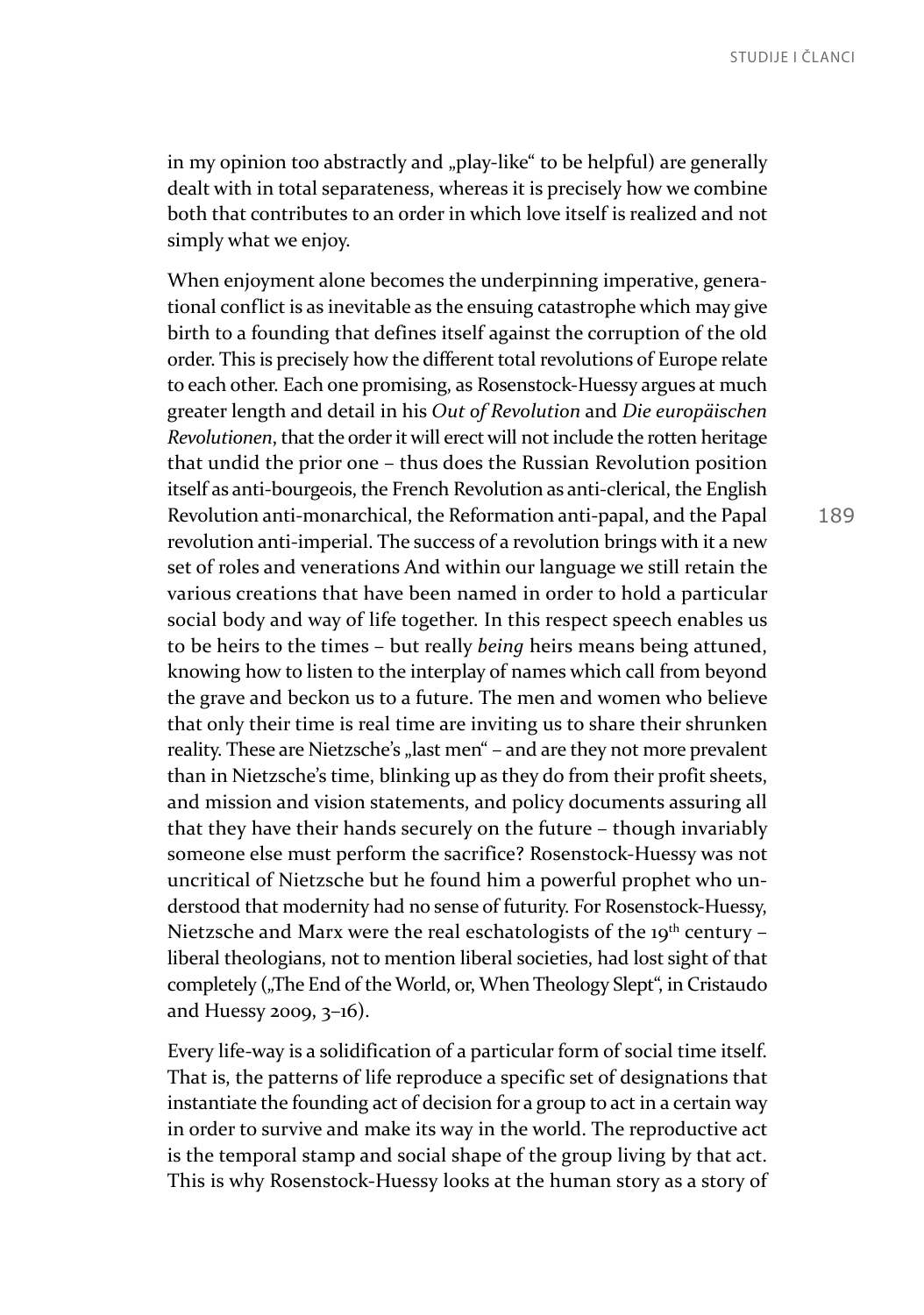temporal decisions which are but the incarnation of speech – the flesh of that speech being the social body which is the institutionalization and thus the consolidation and intergenerational transference of potentialities. All of which for Rosenstock-Hueesy is tantamount to history being a tapestry of times, of *time bodies*.

For Rosenstock-Huessy, our richness as a species comes from our connectedness. The corollary of this is that our impoverishment is, if I may put it this way, closely connected with our disconnectedness. For Rosenstock-Huessy, the disconnectedness, fragmentation, and debilitation of modern men and women largely stems from the lack of powers at their disposal, and the root of this is their social amnesia. As he writes in the second volume of *Sociology*, *The Full Count of the Times*:

increasingly fewer people live with the undulations of history. Mankind is sinking into a condition of twilight. For our five senses and all time spans shorter than a year leave no effective traces on our consciousness. Only that man can think, who learns to weigh and ponder the difference between "10 years ago" and "today". But all our media of mass communication cover up old-acquired experiences so efficiently, that men swim around in a dusk of times without end points, while spaces and their magic keep us spellbound and deceive us about the times (Rosenstock-Huessy 2008–9: 2. 54.)

Of course forgetfulness is as intrinsic to us as memory, and not all bad. But "it is we who decide what belongs to the past and what shall be part of the future", (Rosenstock-Huessy, 1970b: 19) and how can we make that decision without an understanding of the woof and warp of our very selves, of the processes which have made us who we are? The great danger is the self-deception that comes from taking the consensuses of our abstractions as the stuff of life that has been poured into or sacrificed for further life. The commodification of the media, the instrumentalization and commercialization of education have all contributed enormously to the substitution of the empty shell of the sound-bite for the more archaic purpose of the name – the potentiality of calling, gathering and transference of energy across time. For names are also testimonies of effort and experience, and as such they are also indexes of sacrifice and temporality – a professional name, such as doctor, lawyer etc. discloses the time that is required to gain the powers that can be drawn upon by the sick, the accused etc. Today, however, in a time where time is increasingly accelerated and we live in the illusion of the relatively timeless (because we forget all the time that has gone into making the technologies which dispose of time) the time of acquisition is, along with the various stages of life, also invariably forgotten. (Although the aspiring professional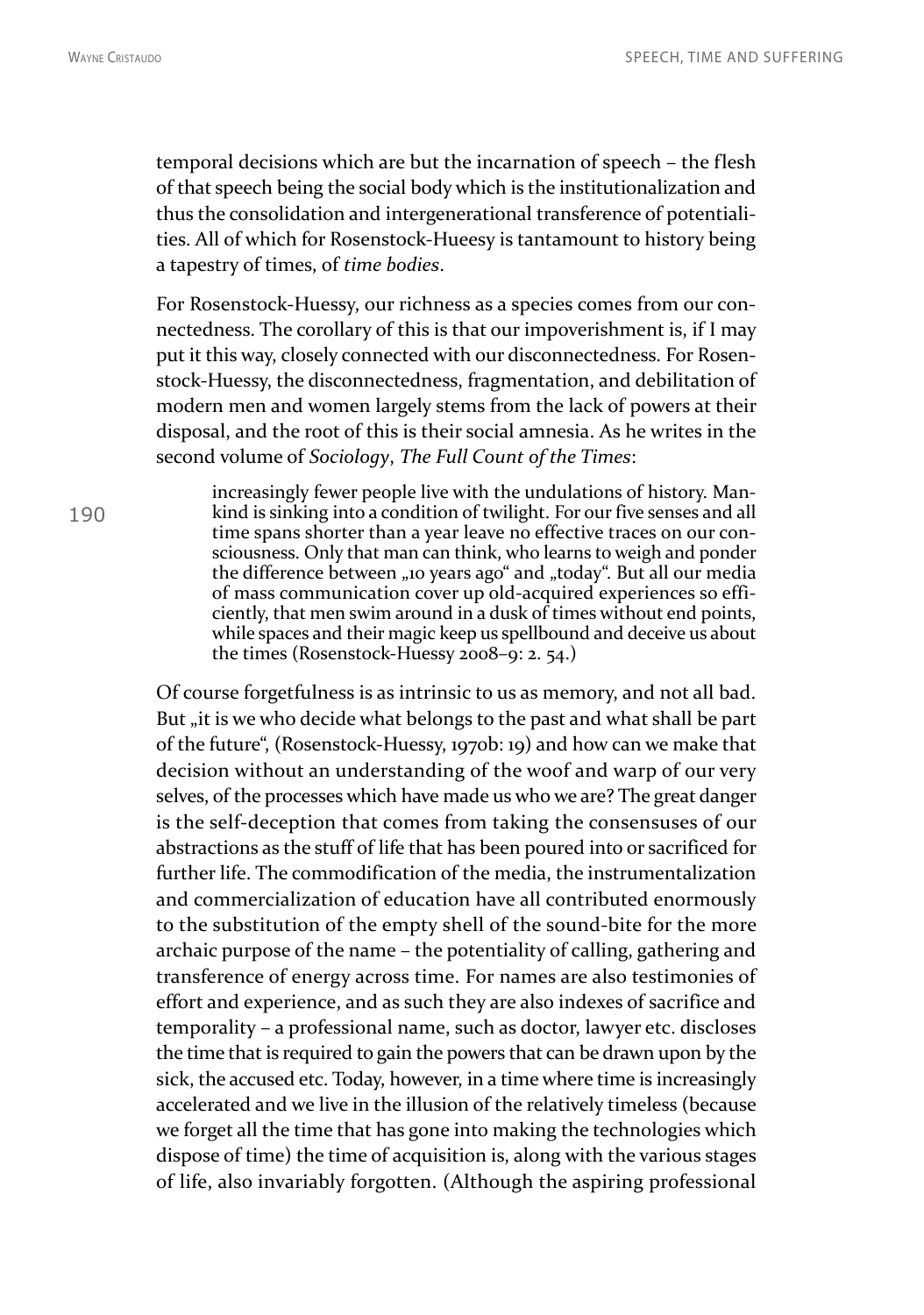certainly knows that effort takes time.) Names now lose their aura as they are more like production line brands stamped by the processes of commercial acquisitiveness, and the accompanying totalizing coalition of social and political/ state forces. Which is to say the forces that now benefit from the process of reification only intensify a problem that Nietzsche had traced back to Socrates and Plato. And Rosenstock-Huessy concurs entirely with Nietzsche's anti-Platonism, providing an even more elaborate diagnosis of Socrates in the first volume of *Sociology* than occurs in Nietzsche's *Twilight of the Idols*. And in keeping with his Nietzschean affinities, Rosenstock-Huessy emphasizes in the *Sociology* that a major task of the work is "to pursue our enemy abstraction" (Rosenstock-Huessy 200-9: 2. 16).

As we have just indicated the confluence of forces which feed into this are many. And apart from the socio-economic-political forces referred to above are the mechanical processes of modern industrial life, which dissolve the creaturely time that is intrinsic to what we are as human beings into the inhuman rhythms required for production and distribution. The mechanization of modern life rests, of course, upon the mechanistic view of life itself which comes out of the scientific revolution. At the basis of that revolution was a view of time which was subordinate to space – a point amply evident in the metaphysical paradigm reaching from Descartes to Kant; both of whom conceive of time purely in relationship to the mapping of forces in space.

One and all, the modern mechanistic metaphysicians who embroil themselves in the metaphysical conundrums behind their view of nature as a totality of laws are complicit in making the experience accessible to the scientific understanding the condition of experience itself. There was nothing new in Rosenstock-Huessy's opposition to this – as different as they are neither the Romantics nor phenomenologists accepted that. But his opposition is at the basis of his *Sociology*. And why he calls the first volume *The Hegemony of Spaces*. For while it is "natural" that we inhabit spaces and that our understanding of life comes through what we experience, it is precisely because of the capacity to overcome the natural predominance of space by our capacity to found new modes of sociality within time that we open up new spaces to inhabit. But we can only do this if we grasp our capacity as time builders and not merely prisoners of spaces we have inherited. For Rosenstock-Huessy, the social spaces (and the forces that are common in the shaping of any social space) essentially break down into those that are safe and settled and which enable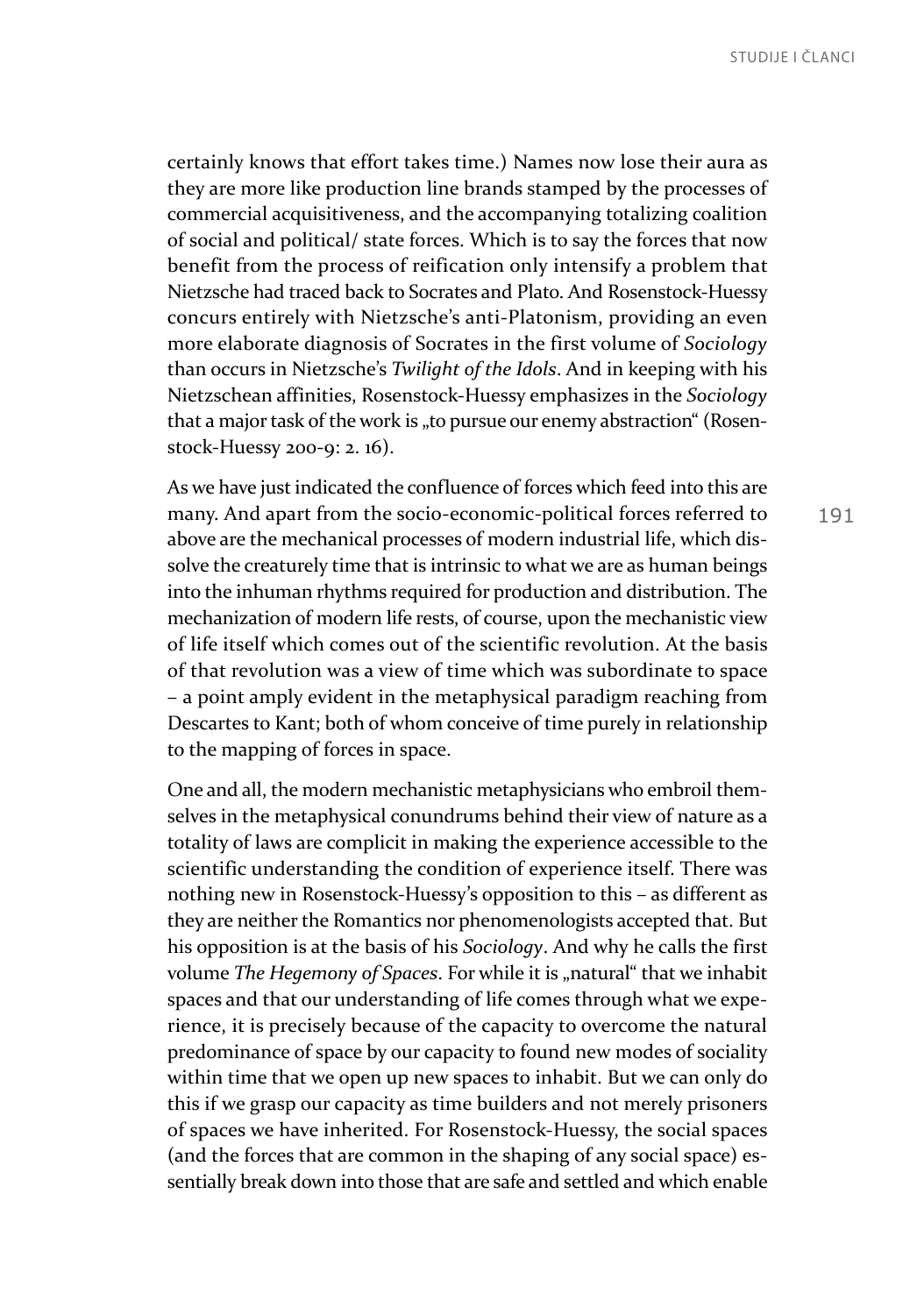us to "play", and those that are serious because they are not safely settled. Play takes place in spaces protected by repeatable rules and formalities, where barring accidents, and due to the fact that a performance takes place with time, or is measured by time, time itself conforms to the rules of the game. Serious life takes place in time's own making, in irruptions where beginnings and ends are frequently unpredictable: one has no idea if a return is possible. In serious matters, time is the Rubicon between life and/ or ways of life and death. Of course, great games have a degree of seriousness in the life of the competitor, but the most serious moments in a life imperil relationships, families, territories, nations, empires, and even the peace of the planet. History is made by serious actions.

Nevertheless, play also has a very serious side. Following Huizinga (Huizinga 1944) and Horace Bushnell (Bushnell 1864), Rosenstock-Huessy argues in *The Hegemony of Spaces* that play generates the reflective capacities which help prepare us for conduct beyond the playground. For Rosenstock-Huessy the dangerous quality of liberal societies is that they become oblivious to the sacrificial conditions that enable play spaces to be secure from the tumult of life. In spite of living in the shadows of a century dominated by two world wars the predominant emphasis of modern liberal democratic societies is one devoted to life as play. Rosenstock-Huessy, like many other critics of liberalism of his generation, anticipates Baudrillard in his view of modernity as a stupefied, narcotized culture of consumers caught up in the endlessness of play. Though, unlike Baudrillard, the trauma and seriousness of Rosenstock-Huessy's own experience of war never leaves him for a moment.

The liberal culture of narcosis is so dangerous because so many people literally waste their time so that the freedom of which they are the beneficiaries is not able to be adequately perpetuated. Freedom is the storage and transmission of time well spent; revolt and wars break out when time is misspent, and generations no longer cooperate across the times. Rosenstock-Huessy loves liberty as much as any liberal, but he does not think that liberalism is serious enough about the conditions of the fruits it loves, largely, to repeat, because of its excessive love of play. The point I think can be neatly grasped if we pause upon a formulation from economists which encapsualtes the power of a liberal economic order: "consumer sovereignty". From Rosenstock-Huessy's perspective, the question is: how durable is such sovereignty if it does not cultivate the conditions for preserving its sovereignty? The insidious danger within liberalism is that its elevation of consumption as the decisive force of social meaning requires that consumption ceases to be but one metabolic moment of the social body. Instead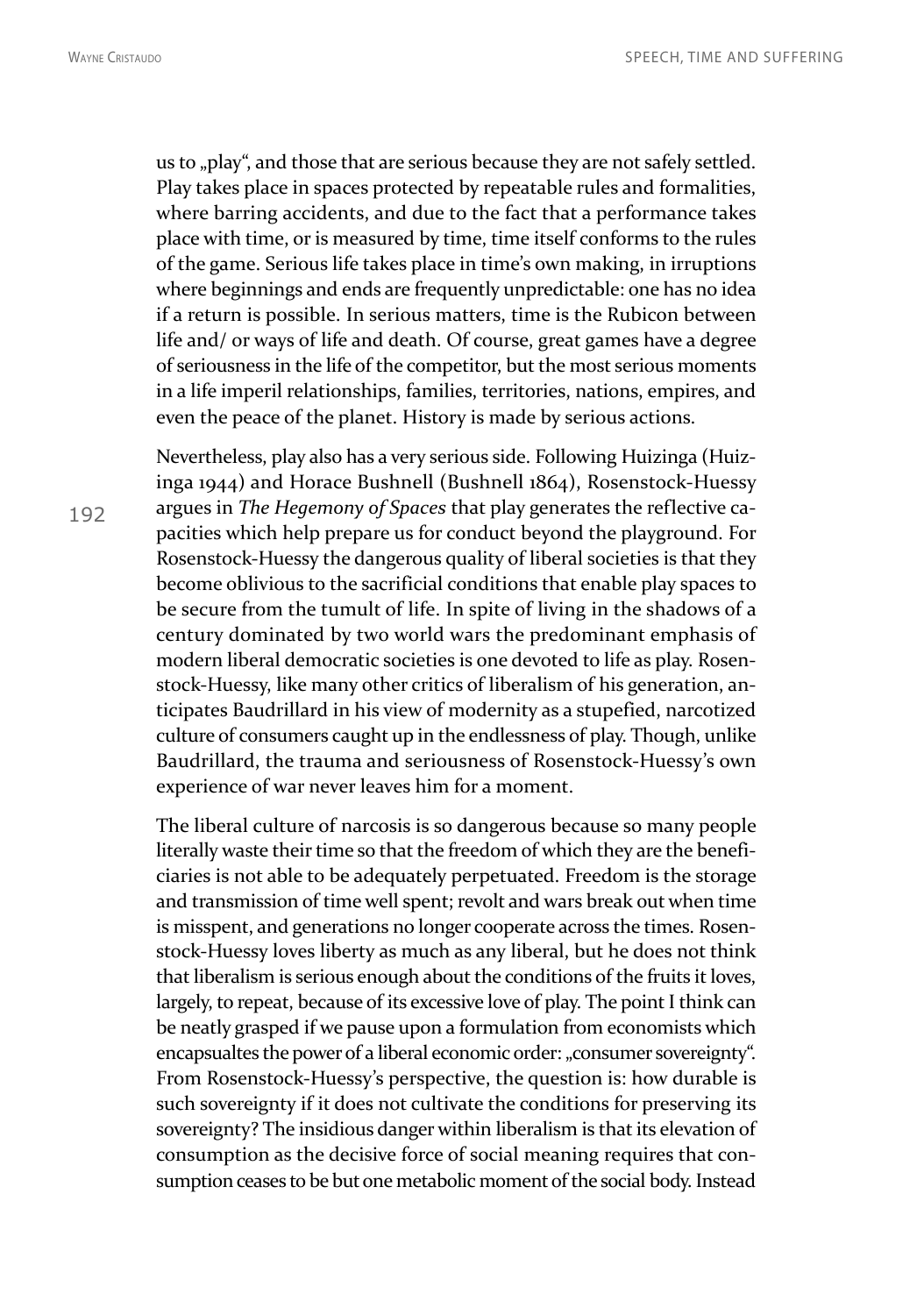it is so elevated that it becomes the very meaning of the social body's existence. But to make the social body serve consumption as such is to bring about social vacuity and collapse. For it ignores how we deal with, i.e. spend time, on sacrifice and suffering, as if they were not conditions of life but simply unpalatable epiphenomenon. The transformation we are living through today from a liberal to a corporate state is the result of the elevation of consumption under liberalism to the detriment of liberty itself.

It is this emphasis upon the serious use of time and the intrinsic character of suffering and sacrifice to sociality that underpins what is distinctly illiberal in Rosenstock-Huessy. Liberalism, which is itself the product of war and revolution, substitutes a normative, and hence abstract, domain of rights in order to legitimize its own perpetuity, when in fact that perpetuity as much as its origin is the result of sacrificial blood. While liberalism as an ideology is largely in denial about its own illiberal foundations, not to mention adaptations and compromises with institutions such as the family and religious faiths which may stabilize a liberal society, but which have nothing to do with liberalism, Rosenstock-Huessy is interested in the multiple formations that we dwell in if we are to live in a society strong and healthy enough to nourish us. In other words, Rosenstock-Huessy's is deeply attuned to the various social creations which emerge from the different social formations that have given human beings the ability not only to survive, but to participate in the cosmos in ways, that at their best, still arose our awe at their inventiveness and brilliance. Thus, in *The Full Count of the Times*, the overwhelming mood behind Rosenstock-Huessy's reconstructions of the forms of life which have enabled humanity to survive and to become conscious of itself as a species with talents and powers capable of building a planetary peace and mediating its vast differences is gratitude: gratitude toward the tribes, the empires, the city-states with their publics, and the "nation of God's elect", i.e. the Israelites with their synagogue which is also, albeit unwittingly, the prototype of the Church. Each formation has left behind residues of its peoples such as masks and warpaths (the tribes), priest-castes, temples and division of labour (empires), geniuses (poets, philosophers, legislators), the righteous prophet (the Israelites). All opened up different powers of life which we are still heirs to. Further, we are only able to be conscious of being their heirs because they each tended to discover and accentuate qualities of life that are disclosed through the temporal axis that they built their life-way upon. Thus, for example, tribes were especially reliant on the past because they take their orientation from the dead. The empires of antiquity controlled and were controlled by the perpetual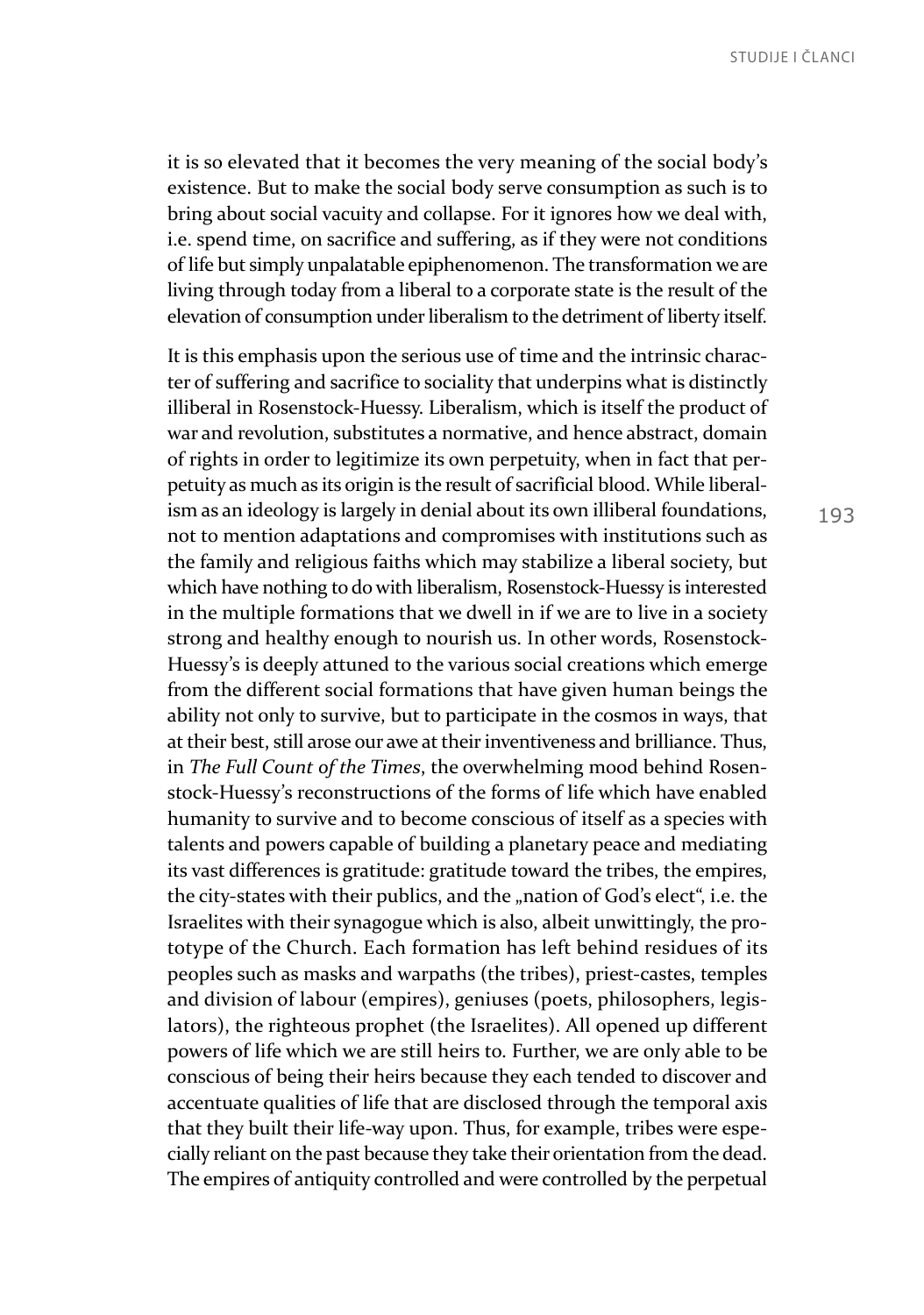194

present, as they took their agrarian and ceremonial orientation from the rotation of the stars. The nations/people (*Volk*) anticipate the messianic time of the future – the Jews who were the first people to think of themselves as a people who had been promised a great future by God. And the Greeks marked out a fourth-dimension in which time was fused with space in the public-space. This fusion created the public/ spectators who were able to stand over and above the temporal order of the players, or the heroes sung in poems. The perspective of the spectator provides a place of orientation safe from the perils of life itself, and thus is the precondition of so many of the resources that are so fundamental in the formations, pursuits, administrations, technologies, and entertainments of modern peoples. In one schema, Rosenstock-Huessy depicts the innovations of tribes, realms, nations, and (the people of the) muses thus:

Tribes create families – Members bear a name Realms create classes – Inhabitants practise a profession A nation creates destination/assignation (*Bestimmung*) – souls come to speech Muses create poetry – Men have time. (Rosenstock-Huessy 2008–9: 2, 232)

Regarding the muses, he says:

Until today, the Olympic games, Plato and Aristotle, mathematics, and physics and astronomy, tragedy and comedy, have become indispensable elements of education. Because all education creates time for evasion, it permits us play … The speech of human thinking (*Gedenkens*) is Greek. Each new science furnishes itself with a Greek vocabulary. (Rosenstock-Huessy 2008–9: 2, 229)

It is unnecessary to go further into the detail of the multiplicity of achievements that Rosenstock-Huessy details of tribes, empires (he mainly draws upon Egypt), the Jewish nation and the Greek city-states which he wishes his readers to appreciate so that they may realize how the past is alive within them. Rosenstock-Huessy's socio-anthropological excavation is undertaken in order to reacquaint us with names that now thoughtlessly circulate because we have lost connection with their original meaning and power. Sensitivity to names enable us to understand better the different constituent forces of peoples who inhabit different bodies of times. It is a key condition to any meaningful dialogue between inimical groups, just as it is a key condition to a people's self-understanding as revealed by its own historical journey. In the case of the West, Rosenstock-Huessy believes that the names of "God", "Jesus", and "Christianity" have lost their lustre for most of the population. That is to say that the names which were most venerated and appealed to in the revolutionary transformations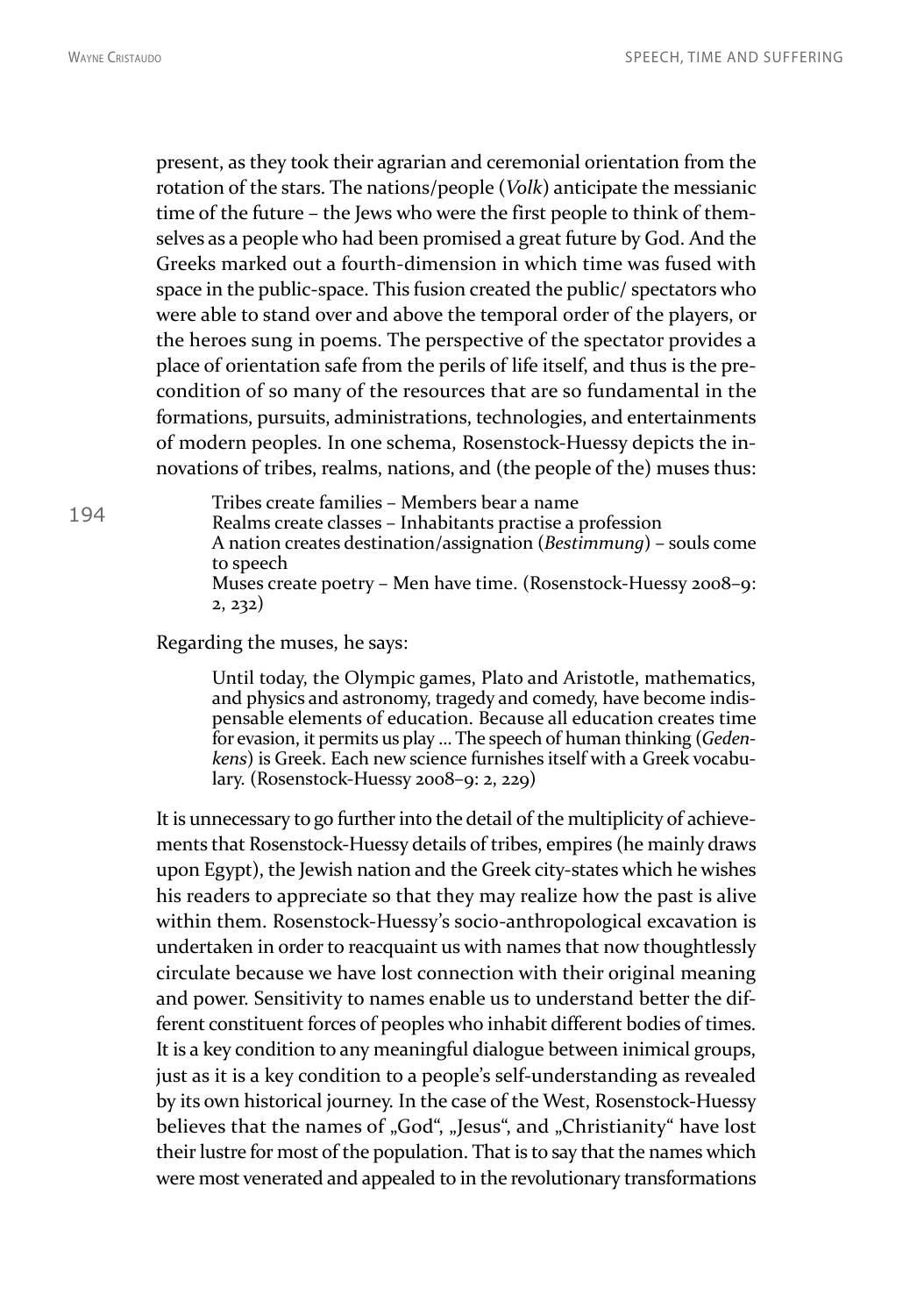that created the European nations are now largely meaningless. Rosenstock-Huessy insisted that he was a Christian, but he also held that most people in the West have no idea of what is Christian about themselves and what is pagan, thus they have no clue about what they stand to lose due to their lack of memory of what bore them as the Christian sources of much of our reality becomes eclipsed by the "idols" of modernity: commerce, technology, the nation, and modern secular ideologies, which are insensitive to how our social potentialities have arisen.

#### **Christianity, Suffering and the Combining of Times**

Though Rosenstock-Huessy's interpretation of Christianity warrants a very lengthy book in itself, we can convey the essence of his thinking on Christianity succinctly: Christianity was an answer to a deep crisis within antiquity. That crisis was being played out simultaneously in tribes, empires, the (Jewish) nation and the (by now conquered/ enslaved) Greek-world simultaneously at a juncture in which a small group of Jewish revolutionaries broke with all the mores that were constitutive of each of these forms of sociality and undertook a new approach to life. That approach was paradoxical in that it renounced all other forms of life, yet it was capable of being ingested by those very forms and rejuvenating them on new terrains. At the core of this renunciation was the insight that death was a condition of life, that one had to die into new life, and that, as God's creation, humanity was not fixed but plastic. Rosenstock-Huessy saw that Jesus broke with every other elevated type of antiquity– emperor, king, hero, prophet, priest, poet. He had understood that as God's children we are beyond all these types, and each type is but a form of service, not an end in itself. Jesus, for Rosenstock-Huessy, teaches us the infinitude of our potential if we are prepared to renounce the ways of the world and move upon the way of God's love, rather than self-love. The dwellings of the world are blessed if they are infused with love, and but deadly abodes if that love is lacking. Social formations, seen thus, are alive to the extent they are spiritual formations – once the spirit had departed, then it is time to turn and leave and find our solidarity and loves in new forms: *metanoia* is the sign of our freedom (Rosenstock-Huessy 1970 a: 182–190). But it is not only the future and present that is reconstituted in this approach – it is also the past itself. This too is something that, for Rosenstock-Huessy, is uniquely powerful about the Christian approach to life: its solidarity (retrospectively grasped) stretches back from Adam to the end of times as it breathes life into forms once vanquished. In the 1916 correspondence with Franz Rosenzweig the dividing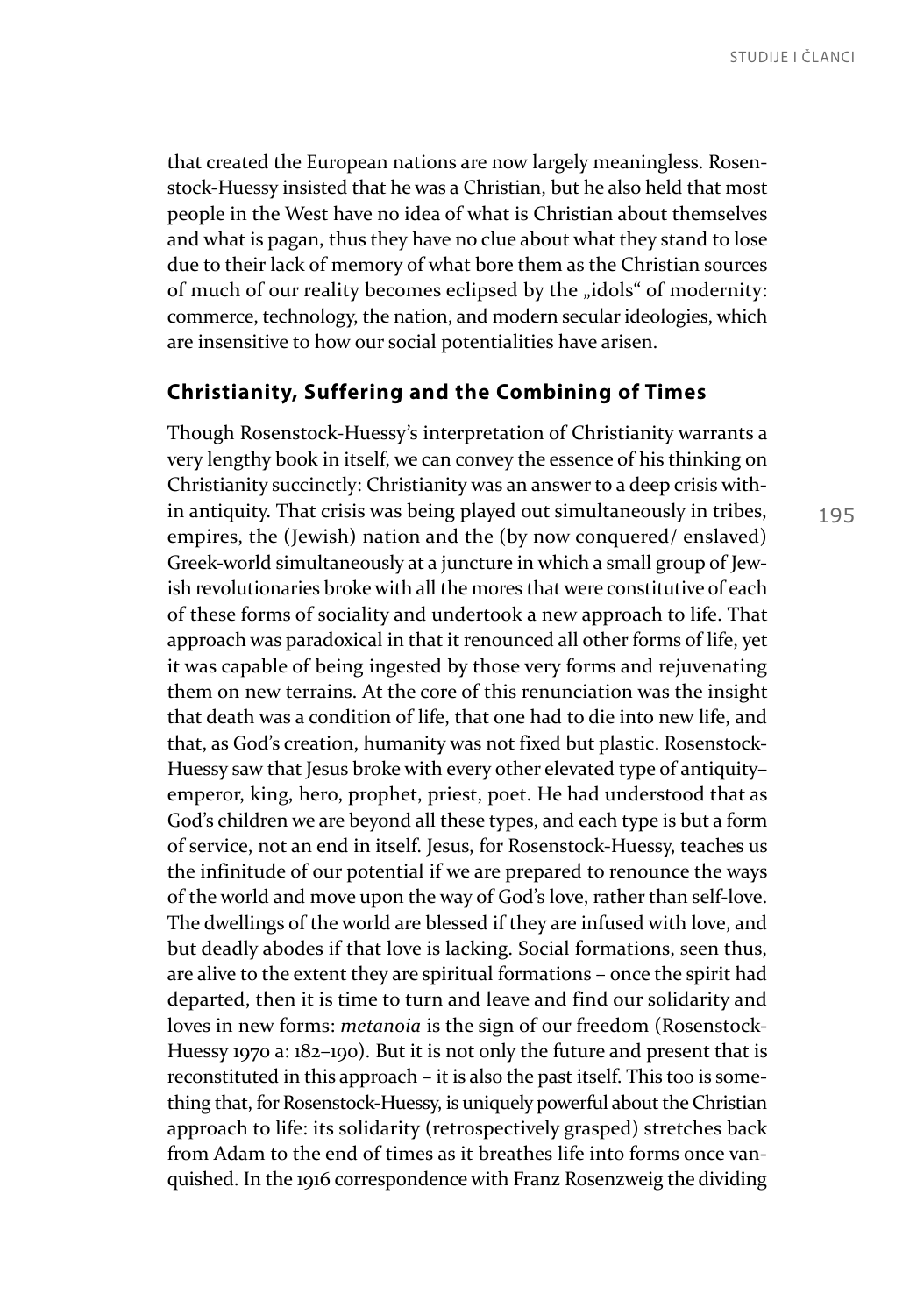issue was over the people of eternity (the Jews) and the people of time (Christians). Both would concur there was a fateful interdependency between these two peoples. And Rosenstock-Huessy would concede that Rosenzweig had taught him how important it was that the Jewish people remain a constant reminder of the failure of Christianity to achieve the union it required. Nevertheless, Rosenstock-Huessy remained committed to seeking this discordant concordance, what he called the metanomic society with its underlying tensions and overarching peace (Rosenstock-Huessy, Eugen. 1993: 689–758). Rosenstock-Huessy also has no illusions about how Christianity and empire cooperated to bring the tribes into the one spiritual realm of what would eventually become the Christian nations. Christianity always operated in a context of tensionality, not the least being due to its foundational spirit of renunciation of violence operating in social contexts in which military authority and might have been intrinsic to the societies in which it took root. The dualism of spiritual and earthly power (even when the overlap of powers has been most theocratic) has been with Christianity from its origin. Likewise, it has also operated in contexts in which all manner of social mores, including folklore, are non-Christian.

Although Rosenstock-Huessy sees the task of Christianity as founding and incorporating a universal history, the possibility of a metanomical society ultimately requires moving outside of the kind of unity that a single faith, such as the Christian faith can provide. Moreover, to the extent that the Christian really be open in its search for unity, it requires a renunciation of some of its most fundamental powers and creations, not the least its own sacraments, symbols and sacred names (Rosenstock-Huessy 1966: 126–127). Along with Rosenzweig (and Schelling before them), Rosenstock-Huessy saw this as the third or Johannine age of the Church, whose modern founder, according to Rosenzweig, is Goethe, who consciously rejuvenates and reconstitutes the alliance between pagan and the Christian (Rosenzweig, 2005: 297–304). The geopolitical penumbra of the world wars was, for Rosenstock-Huessy, Europe exploding beyond itself and dissolved from itself. Potencies that emerged out of Europe's revolutions and wars circulated globally, adapted and radically modified in non-Christian, non-European environments, and together they intensified the facticity of Europe's and the world's post-Christian character. In the *Sociology* Rosenstock-Huessy develops this idea by claiming that the cross of reality in the modern world requires that Christianity be coordinated/ cruciformed with Judaism and Buddhism and Taoism (Rosenstock-Huessy 2008–9: 1. 243–247; 1966, 174–191).

Rosenstock-Huessy's appraisal of other life-ways is rather perfunctory, and the schematic renditions of Buddhism and Taoism (though not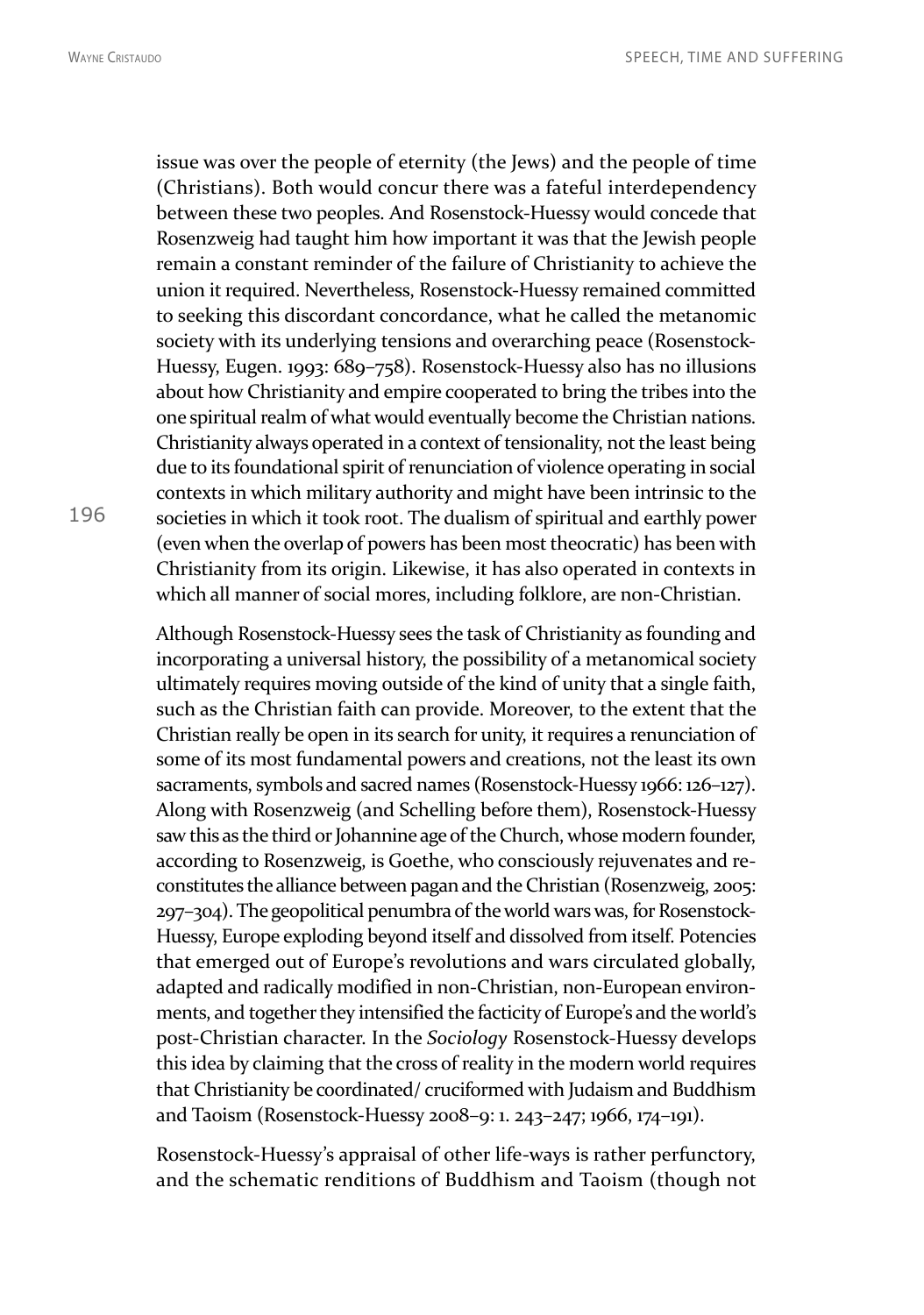completely lacking in insight) suggests that Rosenstock-Huessy has fallen prey to his own systematizing – something he states in the Introduction to *The Hegemony of Spaces* he explicitly wishes to avoid (Rosenstock-Huessy 2008–9: 1. 385–386). Nevertheless, what this move shows is a recognition of Rosenstock-Huessy of the need for any "great society" to pool the great contrary insights of world making that enables peoples to survive the ages. Such a pooling cannot occur within one single dominant modality of a past way of world-making. Yet this very possibility, for Rosenstock-Huessy, is predicated upon the social absorption of the peculiarly Christian contribution to the understanding of time. While it is *The Full Count of the Time* makes the systemic case for this peculiar grasp of time, the following passage from *The Christian Future* Rosenstock-Huessy most succinctly sums up what this view of time is:

Christianity... has shown "how man can be eternal in the moment, how he can act once for all" …. As a French scholar [Jean Guitton] has written, "The unsurmountable abyss between Greek and Christian thought is the Christian rehabilitation of the unique and temporal event. The moral order is general and abstract to every philosophical or Greek mind. In Christianity the time of every human existence receives a superior quality in its smallest fragments". ...

Man gives his acts an eternal, i.e. a "once-for-ever" meaning, by throwing his whole personality on the side of life that should now come forward, at each moment of his march through time. But he can select what should come forward, what will make a moment unique, only because one end of time like a magnet draws his heart at each step into the future. The uniqueness of the present derives from the uniqueness of the end. Hence only if history is one can our present-day acts have a once-for-ever meaning. (Rosenstock-Huessy 1966: 71–72)

The end time thus serves as a resurrecting power. And through its historical devotion to the end time, Christian history reconstitutes already existing social formations as well as ones thought spent. The most obvious and powerful historical confirmation of the power of the Church to conquer a social-form from within was the reconstitution of the Roman Empire itself. Rosenstock-Huessy's faith in Christianity has nothing whatever to do with theological or philosophical disputation, but with the positive fact of the transformation of powerlessness into power, of the impossible into the possible, the invisible into the visible. That process is conspicuous in Constantine's conversion to the faith, initially, of a handful of Jewish riff-raff that emerged in a wretched corner of the Empire in its greatest time of glory. The spiritual conquest of Rome gradually extended to the tribes of Europe. Equally as astonishing is that this faith would then revive, resurrect, redeem past glories of antiquity. First the university was revived, then, as humanism evolved, the entire remaining philosophical and classical literary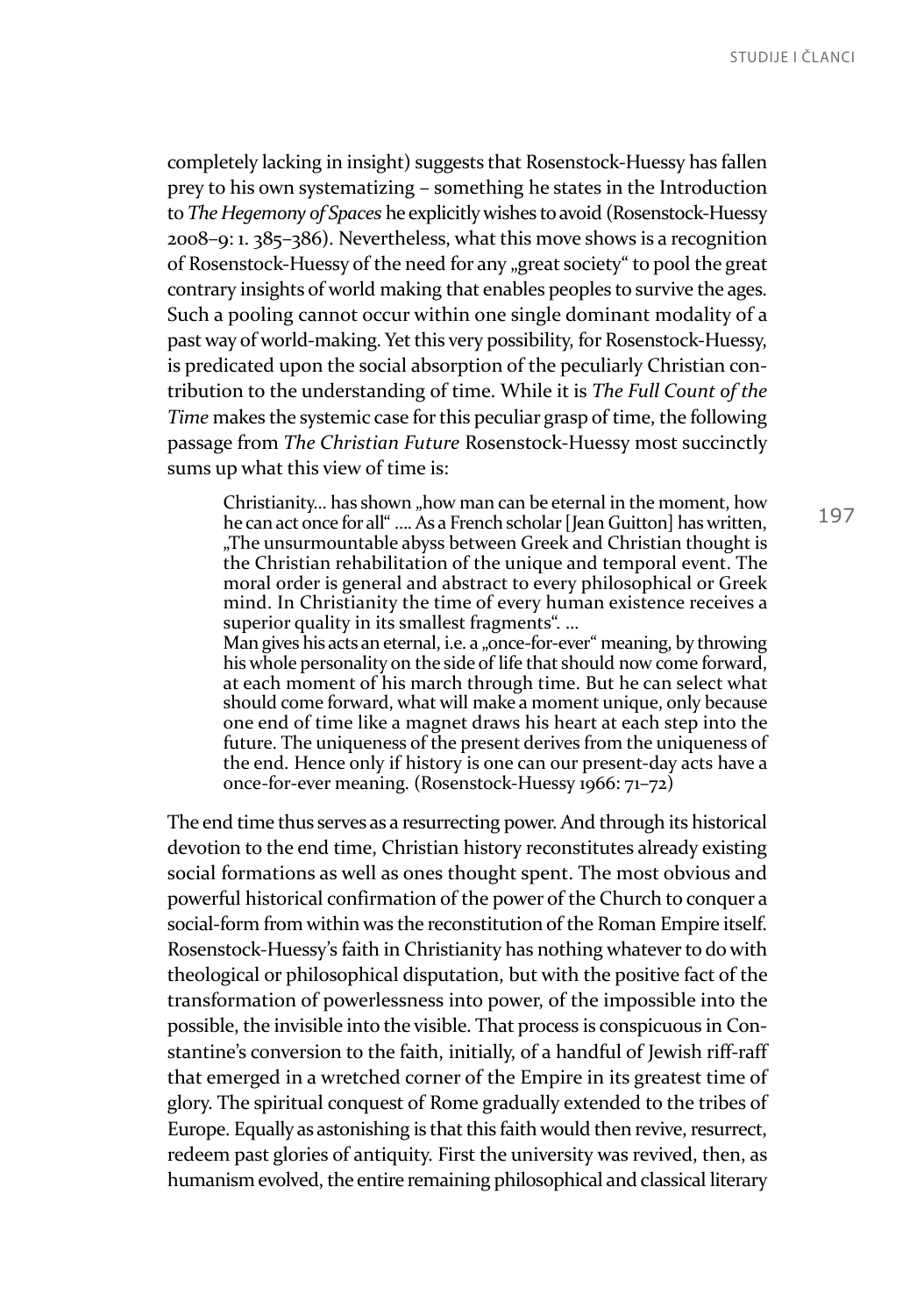tradition. To be sure in earlier phases Christianity had contributed to the destruction of the classical heritage. Rosenstock-Huessy does not for a moment deny, then, that fanaticism exists within the Christian tradition – fanaticism can be found everywhere. But he does argue that the truth of the faith must be seen in the long run in the powers of life it gathers and transmits.This, and to repeat, not the attempts to provide rational sense to the faith is, for Rosenstock-Huessy, the truth of what this faith is – for truth, for Rosenstock-Huessy, as with Goethe, is in the fruits of action, not theoretical consistency or fit between representation and reality. Indeed such a dualism makes no real sense for Rosenstock-Huessy, unless one has already made a metaphysical commitment of the sort that he sees as the disastrous one of scientism and mechanism. In the second millennium the Church would help precipitate tribes into Christian nations. The Church itself would lose power within Europe as many nations broke with Rome and created their own national churches. With the French revolution Christianity itself was seen as the enemy of liberty, equality and fraternity: an amalgam of social ends whose roots, for Rosenstock-Huessy, were, nevertheless, palpably Christian.

I have said in a few lines what Rosenstock-Huessy argues over the course of eight hundred or so pages of *The Full Count of the Times*, and his two studies (similar in content, albeit not in framing) on revolutions are also of similar lengths. And I must emphasize here that the historical/ sociological argument at the core of his work is that the Church laid the ground for a completely new kind of way of life out of the imperial rump and social break-down, war-lordism, and tribalism of Western Europe, that the first "total revolution" – between Pope Gregory VII and the emperor Henry IV which he called the papal revolution – would be the initial fuse and spark in what would be a millennium of revolutions down to the two world-wars and the Russian revolution. The social formations that are part of our everyday world were the products of revolutions – revolutions that first all took place on Christian soil involving Christian appeals that were made in reaction to the hellish environments that people found themselves in. Hellish environments were not unique to Europe, and, romanticism to the contrary, are all too cross-culturally and historically typical. What was unusual about Europe was that its faith engendered a unique relationship to time and space: its messianic notion of time was, of course, Jewish, and the universality of its solidarity had fragmentary precursors amongst some of the Stoics, but the combination would prove to be fateful. And the revolutionary tradition reaching even to anti-Christian revolutionaries of the French and Russian revolutions built on the same temporal construction and the promise – if not the achievement – of a future of total solidarity.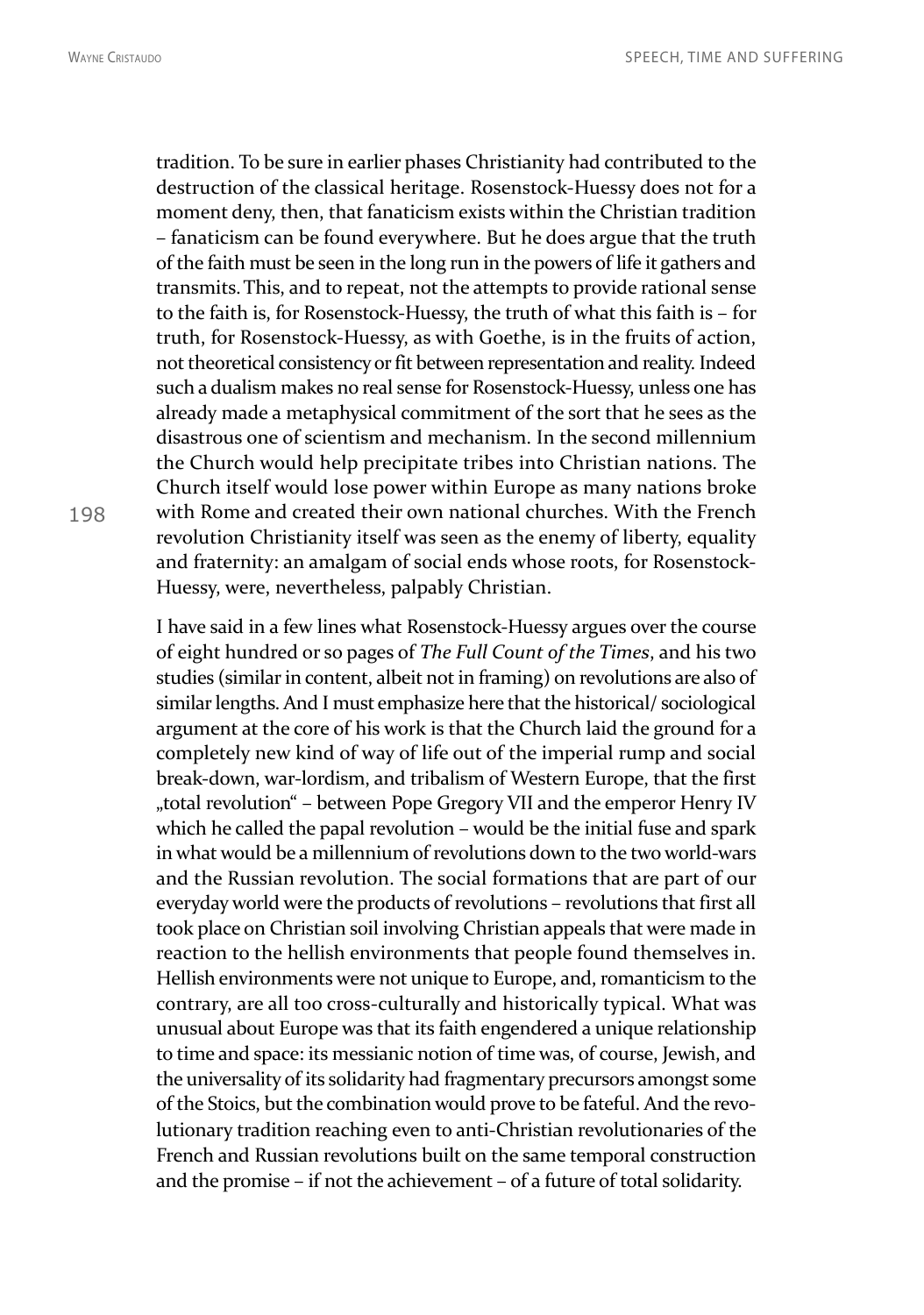The lack of that achievement is no doubt conspicuous – but the planetary connectedness we now share is a plethora of testimonies to the revolutions which have yielded the nation state, and the commercial, scientific and administrative powers which make peoples of very different times "now coexist". Rosenstock-Huessy does not argue that this comes from the moral superiority of the West. Western history not only reads like one bloody dispute and massacre after another, but it was the West that plunged the world into two world wars (even if Japan hoped to reap spoils from the second one). But (contrary to myth and hope) Christianity not only never teaches that good things in the world always and only come out of those who do good – God's grace is a gift to all – it accepts that evil happens to the best, to God himself. Christianity also teaches that God saves even the sinner. Augustine would provide the formulation of original sin, deeply implicit in the (anti-Roman) idea of only one man also being God on earth. Original sin, a doctrine, typically mocked and misunderstood – contains the existential truth that we are creatures who, in spite of our best intentions, nobility and gifts, are destined of our own accord to "miss the mark" (*hamartano* – sin). It was also Augustine that paired sin with providence. This is developed by Rosenstock-Huessy who argues that we have little choice but to see history not as progressive in the Enlightenment sense, but as providential. Providence transforms death into life, past suffering into future concordance and conviviality. This does not mean that all suffering is good, nor that we should suffer to be or do good – these kind of philosophical formulations convey the staleness of abstraction. The imperative made by God to Jew and Christian is "love God and love the neighbour". The suffering comes of its own accord – being in the world is inevitably to be involved in suffering. While Rosenzweig identified the divine declaration of Jewish and Christian redemption as being "love is as strong as death", (Rosenzweig 2005: 169, 217, 345–346; also to be found in Rosenstock-Huessy 2008–9: 2. 76, 201, 228; 2008–9: 3. 63, 475, 484), Rosenstock-Huessy also finds Christian history being an answer to the question, which slightly varies the formulation, "How does love become stronger than death?" And he adds:

So history becomes a great song, Augustine's *Carmen Humanum*; in its every line, perhaps every tone, becomes a lived human life. As soon and as often as the lines rhyme, love has once again become stronger than death. Then from out of absurd contingencies, from adverse circumstances, from silent events of epoch-making necessities in which a lengthy ingested illness is finally confronted, cross-fertilized (*eingekreuzt*) and consequently overcome. (Rosenstock-Huessy 2008–9: 3, 513)

One great difference between classical thought (and so much modern philosophical, particularly ethical thinking which reproduces it) and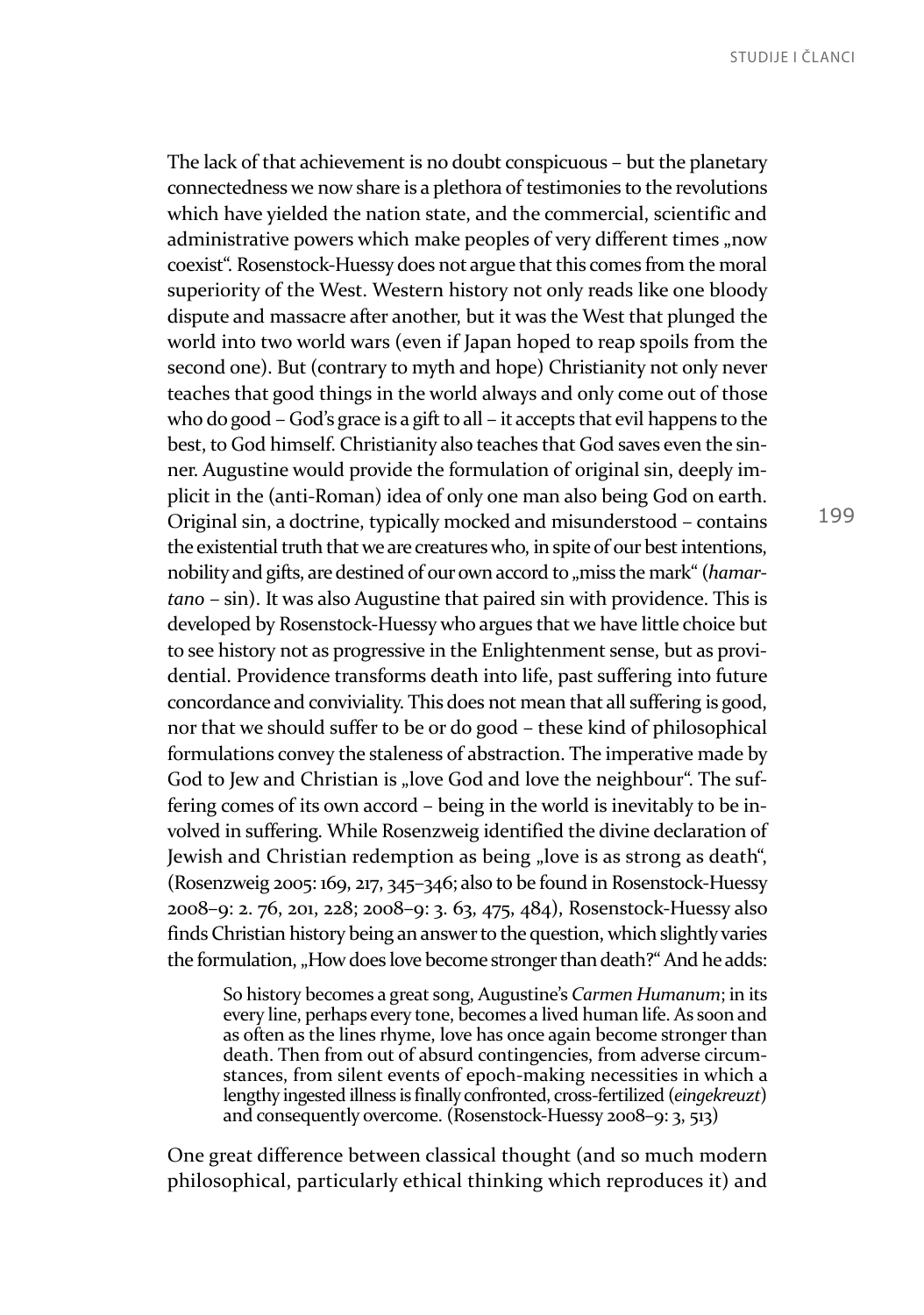Christianity is that the former tries to prevent evil before it happens – the latter factors in evil as a perennial accompaniment of this world until we are redeemed (i.e. original sin), and then asks of us to make the world with the love that we have out of the evil that has happened. We must love and act in the midst of and out of our common suffering – for our experience tells us that it is unavoidable. Idealism is the delusion that suffering is avoidable – the delusion that we can bypass death. One recalls here Rosenzweig's great majestic critical sentence that opens the *Star of Redemption* "All cognition of the all begins with the fear of death" (Rosenzweig 2005: 9). In other words, philosophy is a cosmic leap that attempts to escape what we cannot escape – except, as Plato with such truthful consistently put it, by us residing with the ideas rather than life itself. The classical and philosophical works with purity – the purity of its doctrine, of its method, of its ideas etc.; the Christian with impurity – the liar and weakling, Peter, and the accomplice tu murder, Paul, are the founders of the Church. Thus, fittingly, Rosenstock-Huessy names one of his works *I am an Impure Thinker*.

We are, then, for Rosenstock-Huessy, beneficiaries of the sufferings and the subsequent historical and social progress achieved by revolutions, which originally took place within a social, political and cultural environment that had been Christianised. Social progress is, for Rosenstock-Huessy, inseparable from social "sin", the creative response to suffering, and the historical accumulation of modalities of social solidarity and freedom – modalities which are ever threatened by the "sin" - the selfish unneighbourly behaviours of the society's members. For Rosenstock-Huessy, the French and Russian revolution overthrow the political authority and power of the original body – the Church – which was founded to universalize the commandment of redemption and neighbourly love. With the success of the secular nation state the symbols and appeals of Christianity have now all but disappeared in its traditional "strongholds" as activators of the social conscience.

### **Conclusion: Sociology A Post-Goethean and Post-Christian Science**

Rosenstock-Huessy called his sociology a post-Goethean work. Goethe, he wrote, "has made the gospel truths accessible to believers and unbelievers". "Goethe's free speech", he continues, "has found all these truths afresh. So now we can know that the Church had to teach them because they were true whereas before we were asked to hold them to be true because the Church taught them". (Rosenstock-Huessy 2013: "Tribute from a Post-Goethean"). In other words, Rosenstock-Huessy saw Christianity not primarily as a dogma, but as the true realization of the relationship between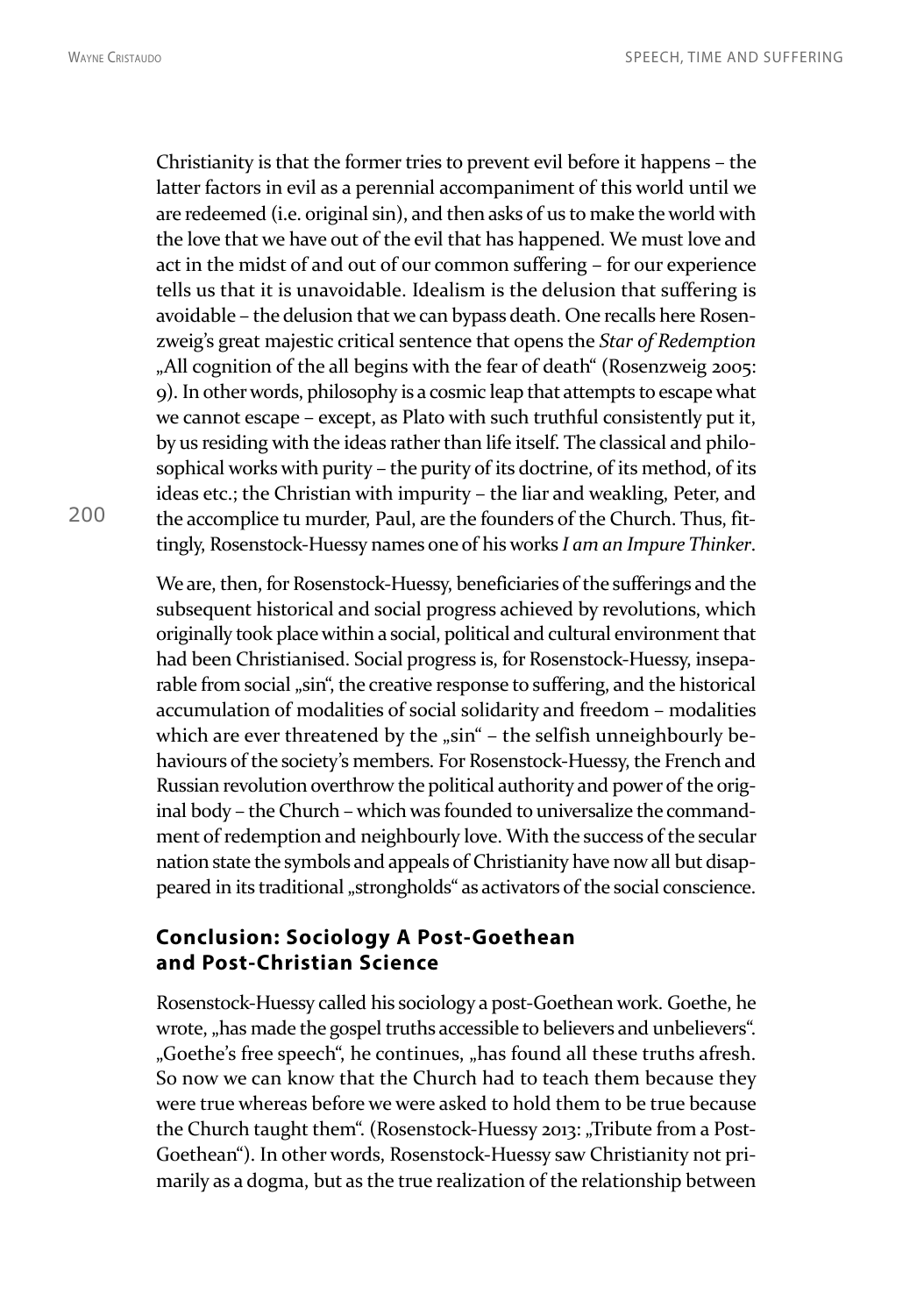death, survival, love, suffering, historical purpose, and social redemption ("Tribute from a Post-Goethean", 1968, item no. 581, reel 12). Goethe wrote in an age where religious language and symbolism were the common social currency and to the believer who severed speech from deed and worldly experience, Goethe was easily mistaken as a man without religious faith. In our age of secular speech the existential dimension of religious symbols and speech tends to get lost – religious rite, ritual, and symbol/ (including speech) are submerged under the personal dimension of one's faith. Not surprisingly religion appears to so many secularists as some kind of grotesque fairy-tale. Hence Rosenstock-Huessy can easily appear (as he did to his positivist enemies at Harvard) a religious kook.

For Rosenstock-Huessy the experience of real life – which must include the processes of metamorphosis, including those involving death and life – is the great mystery that implicates humanity in its faiths as much as in its knowledge, in its worships and artistic expression as much as in in its material reproduction. When the real experience at the basis of any name or symbol has been forgotten and people simply speak abstractly about matters once held sacred the living spirit has long since departed.

For Rosenstock-Huessy this is also the case with Sociology itself. Whereas most academicians would see little or no connection between the social sciences which evolved in the West and the Christian culture in which universities since the Middle Ages played a decisive part in social reproduction, Rosenstock-Huessy sees that Sociology itself was spawned in the process of social metamorphosis as the social realities which had formed the symbolic and spoken truths embedded in Christianity now were being poured into new forms. Rosenstock-Huessy argues that Comte de Saint-Simon saw this and that this insight was fundamental to the creation of Sociology as "a system of therapeutics" which centered around human suffering. This emphasis upon the alleviation of suffering, he claims, contrasts with the liberal and Greek priorities of mind and society:

When Saint-Simon chose the way of the sociologist, with the great catch-phrases, "the crisis of Europe", "the sufferings of our contemporaries", "the misery of poverty", he was seeking to institute a system of therapeutics for the temporal orders it still lacked. In his view, [these were] what Christianity had provided for the spiritual order (i.e., the Church) – a lawful and necessary structure. Science becomes the science of sinners; Christians, suffering human beings. [W]hat a contrast to the pre-sociological science, which seems to be the prerogative of the just man, the educated man, the wise man, the philosophical thinker, the estimable character and the rational mind (Rosenstock-Huessy 2013: "What Is New about Sociology?". reel 8, item  $438, 1$ )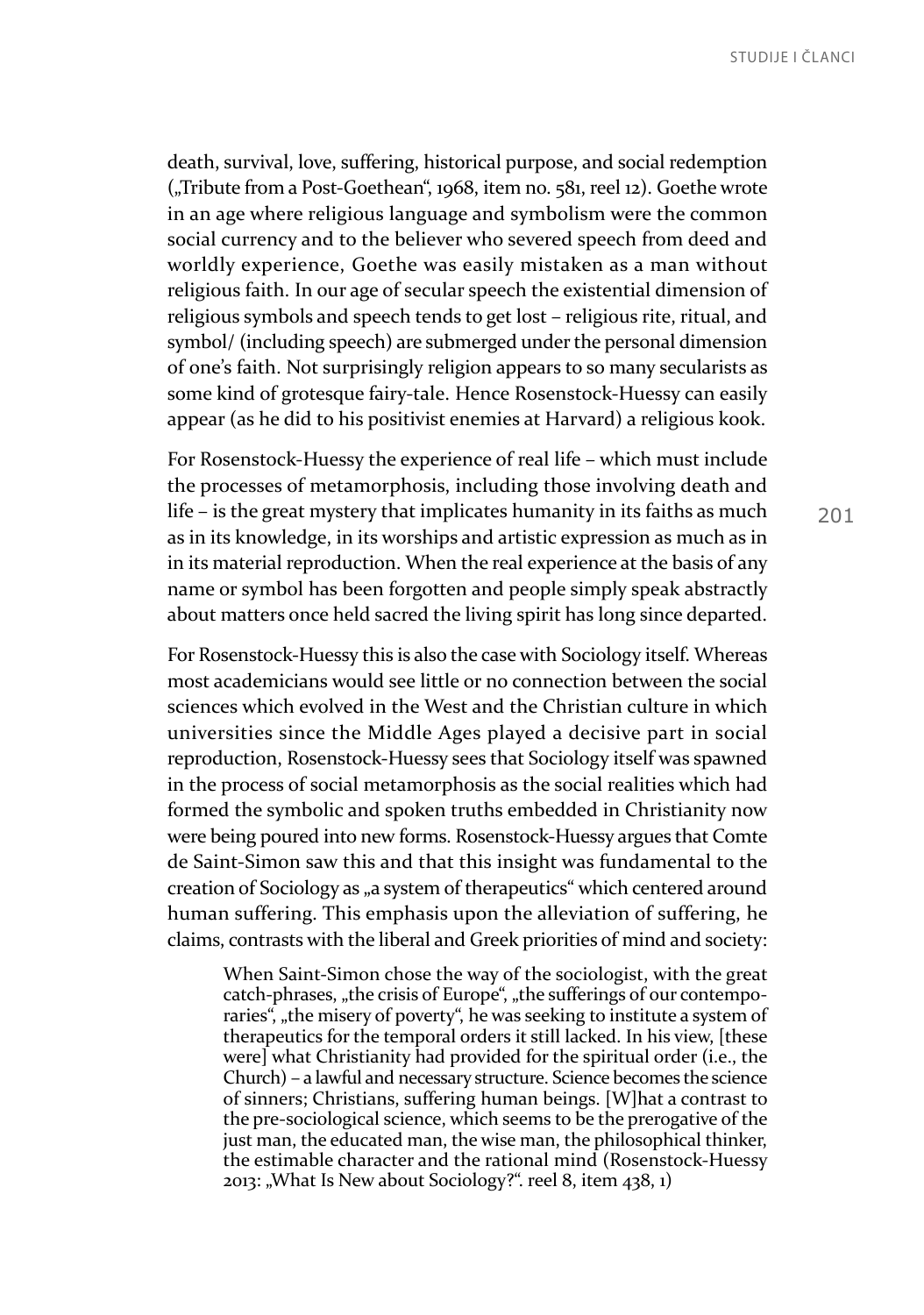202

In conclusion, then, Rosenstock-Huessy was well aware that the West had metamorphosed into a post-Christian society. To the extent that the world wars had to different degrees transposed the social and institutional axes of Western revolutions into all regions of the globe, it was not only inevitable, but desirable that the powers inherent in Christian dogma give way to forms more consistent with the reflexive culture of modernity (in spite of all its pathologies and spiritual blind-allies). (Likewise, it was desirable and inevitable that the store of powers accrued by other faiths also be circulated far beyond their location of origin.) Sociology was one of the important forms of the post-Christian means of opening up the hearts and consciences of members of society to the sufferings of their neighbours. Thus he writes:

sociology…is bound in with and bound to mankind's condition of suffering. It is not a presupposition-free science. Everything known to sociology is known only because suffering is a fundamental fact. From the very first, her only knowledge is that human beings suffer, that accordingly something is not as it should be. Indeed she can scarcely know anything else…

Saint-Simon remains similarly unshackled by "presuppositionless" thinking. He grows out of Christianity. His freedom of thought wants to be nothing other than post-Christian. The solidarity of the whole human family is presupposed….

We are scarcely ever up to the mark in our understanding of the enormity of Saint-Simon's and Goethe's truth. But it is our only recourse for transforming minus into plus. If we cannot draw the negativities into our life, human society is lost. Practically none of the answers of Saint-Simon to his questions has any relevance for us today. But in his question we have recognized a spiritual attitude that corresponds to a particular rung on the ladder of the natural spirit – the post-Christian. And now we have to ask ourselves if this principle of a post-Christian science is apt to commit us to sociology. (Rosenstock-Huessy, 2008–9: 2. 46–47)

#### Bibliography

- Bushnell, Horace. 1864 "Work and Play" in *Work and Play or Literary Varieties*, New York. Charles Scribner.
- Carlyle. Thomas. 2002. *The French Revolution: A History*. New York. Modern Library.
- Cristaudo. W, and Huessy, F. 2009. *The Cross and The Star: The Post-Nietzschean Christian and Jewish Thought of Eugen Rosenstock-Huessy and Franz Rosenzweig*. Newcastle upon Tyne. Cambridge Scholars.
- Cristaudo, W. 2012a. *Religion, Redemption and Revolution: The New Speech Thinking of Franz Rosenzweig and Eugen Rosenstock-Huessy*. Toronto: University of Toronto Press.
- Cristaudo, W. 2012 b. "Eugen Rosenstock-Huessy", *The Stanford Encyclopedia of Philosophy*, Edward N. Zalta (ed.), URL = http://plato.stanford.edu/ archives/sum2012/entries/rosenstock-huessy/.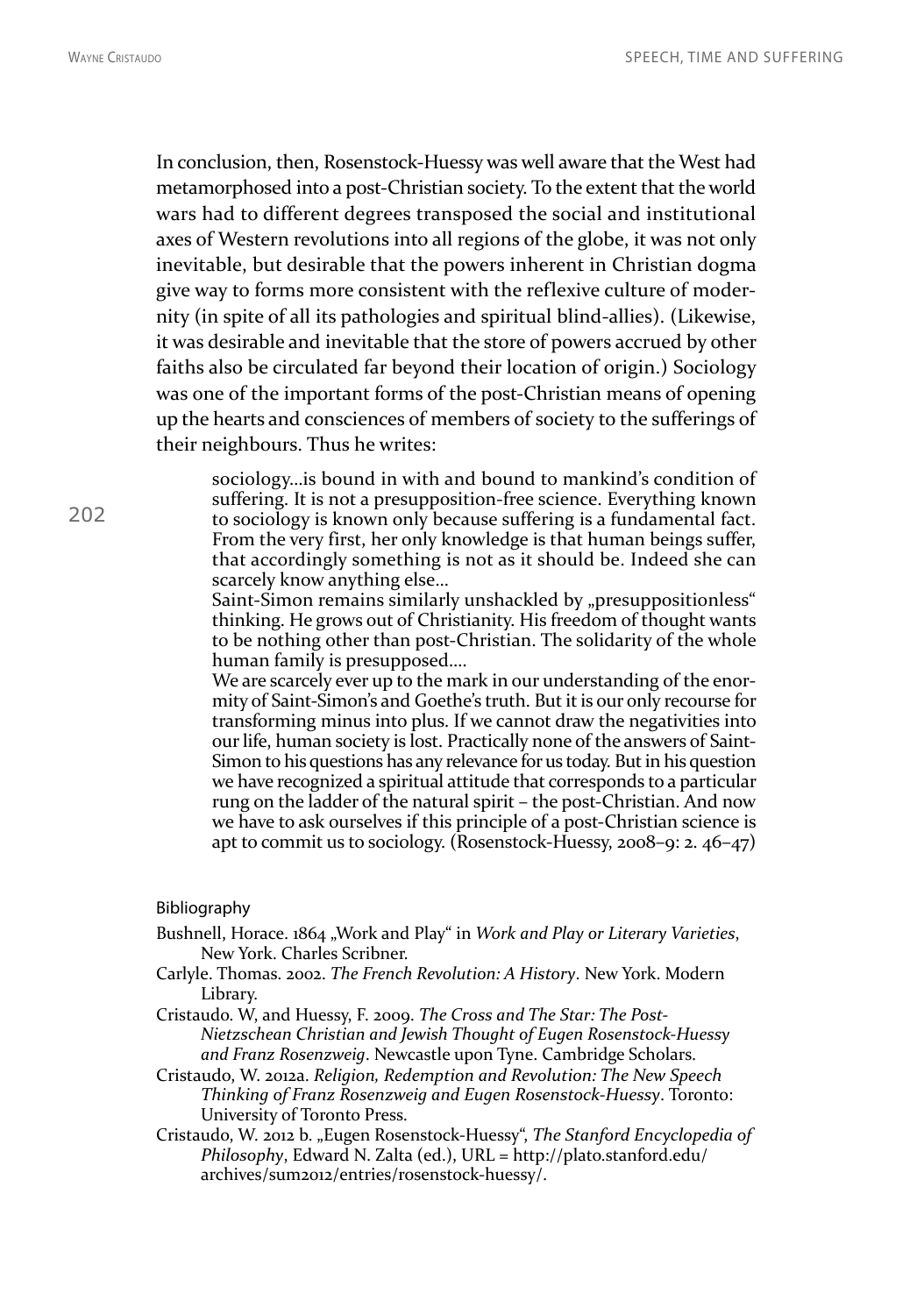| Huizinga Johan. 1944. Homo Ludens: A Study of the Play Element in Culture.     |     |
|--------------------------------------------------------------------------------|-----|
| London. Routledge and Kegan Paul.                                              |     |
| Rohrbach, W. 1973. Das Sprachdenken Eugen Rozenstock-Huessys: Historische      |     |
| Erörterung und systematische Explikation, Stuttgart: Kohlhammer.               |     |
| Rosenstock-Huessy, E. 1956, Soziologie, Bd. 1, Die Übermacht der Räume,        |     |
| Stuttgart, Berlin, Köln, Mainz: W. Kohlhammer Verlag.                          |     |
| 1958, Soziologie, Bd - Bd. 2, Die Vollzahl der Zeiten, Stuttgart: W.           |     |
| Kohlhammer Verlag                                                              |     |
| Rosenstock-Huessy, E. 1965 [1920]. Die Hochzeit des Kriegs und der Revolution. |     |
| Würzburg: Patmos-Verlag.                                                       |     |
| Rosenstock-Huessy, E. 1966. The Christian Future. New York: Harper and Row.    |     |
| Rosenstock-Huessy. E. 1970a. I am an Impure Thinker. Nowich, VT:Argo.          |     |
| Rosenstock-Huessy. E. 1970b. Speech and Reality. Nowich, VT: Argo.             |     |
| Rosenstock-Huessy, E. 1981. The Origin of Speech, Introduced by Harold         |     |
| Stahmer, Norwich, Vt.; Argo.                                                   |     |
| Rosenstock-Huessy, E. 1987 [1961]. Die Europäischen Revolutionen und der       |     |
| Charakter der Nationen. Moers: Brendow.                                        |     |
| Rosenstock-Huessy, E. 1991. Der Atem des Geistes. Moers. Brendow.              | 203 |
| Rosenstock-Huessy, E. 1992. "Hitler and Israel On Prayer". Beiheft Stimmstein. |     |
| Mössingen-Talheim. Talheimer.                                                  |     |
| Rosenstock-Huessy, E. 1993. Out of Revolution: Autobiography of Western Man.   |     |
| Providence, RI: Berg Publishers.                                               |     |
| Rosenstock-Huessy. E. 2002. Die Gesetze der christlichen Zeitrechnung, (eds.)  |     |
| Rudolf Hermeier und Jochen Lübbers, Münster: Agenda.                           |     |
| Rosenstock-Huessy, E. 2008-2009. Im Kreuz der Wirklichkeit: Eine nach-         |     |
| goethische Soziologie, 3 vols., Mit einem Vorwort von Irene Scherer und        |     |
| einem Nachwort von Michael Gormann-Thelen, Edited by Michael                   |     |
| Gormann-Thelen, Ruth Mautner and Lise van der Molen. Mössingen-                |     |
| Talheim: Talheimer.                                                            |     |
| Rosenstock-Huessy, E. The Collected Works of Eugen Rosenstock-Huessy on        |     |
| DVD. 2013. Eugene, Oregon: Wipf and Stock.                                     |     |
| Rosenstock-Huessy, E. 2011. Judaism Despite Christianity: The 1916 Wartime     |     |
| Correspondence between Eugen Rosenstock-Huessy and Franz Rosenzweig.           |     |
| With a New Foreword by Paul Mendes-Flohr, a New Preface by Harold              |     |
| Stahmer, and a New Chronology by Michael Gormann-Thelen. Chicago.              |     |

University of Chicago Press. Rosenzweig, F. 2005. *The Star of Redemption*. Translated by Barbara Galli. Madison, WI: University Wisconsin Press.

Stahmer, H. 1968. "Speak that I may See Thee": The Relgious Significance of Language. New York. Macmillan.

#### Vejn Kristaudo

Govor, vreme i patnja:

Rozenštok-Hisijeva postgeteovska, posthrišćanska sociologija

#### Sažetak

Pre pet godina, novo trotomno izdanje dela *Na krstu stvarnosti: postgeteovska sociologija* (*In the Cross of Reality: A Post-Goethean Sociology*) Eugena Rozenštoka-Hisija objavljeno je na nemačkom. Kao u slučaju prva dva izdanja